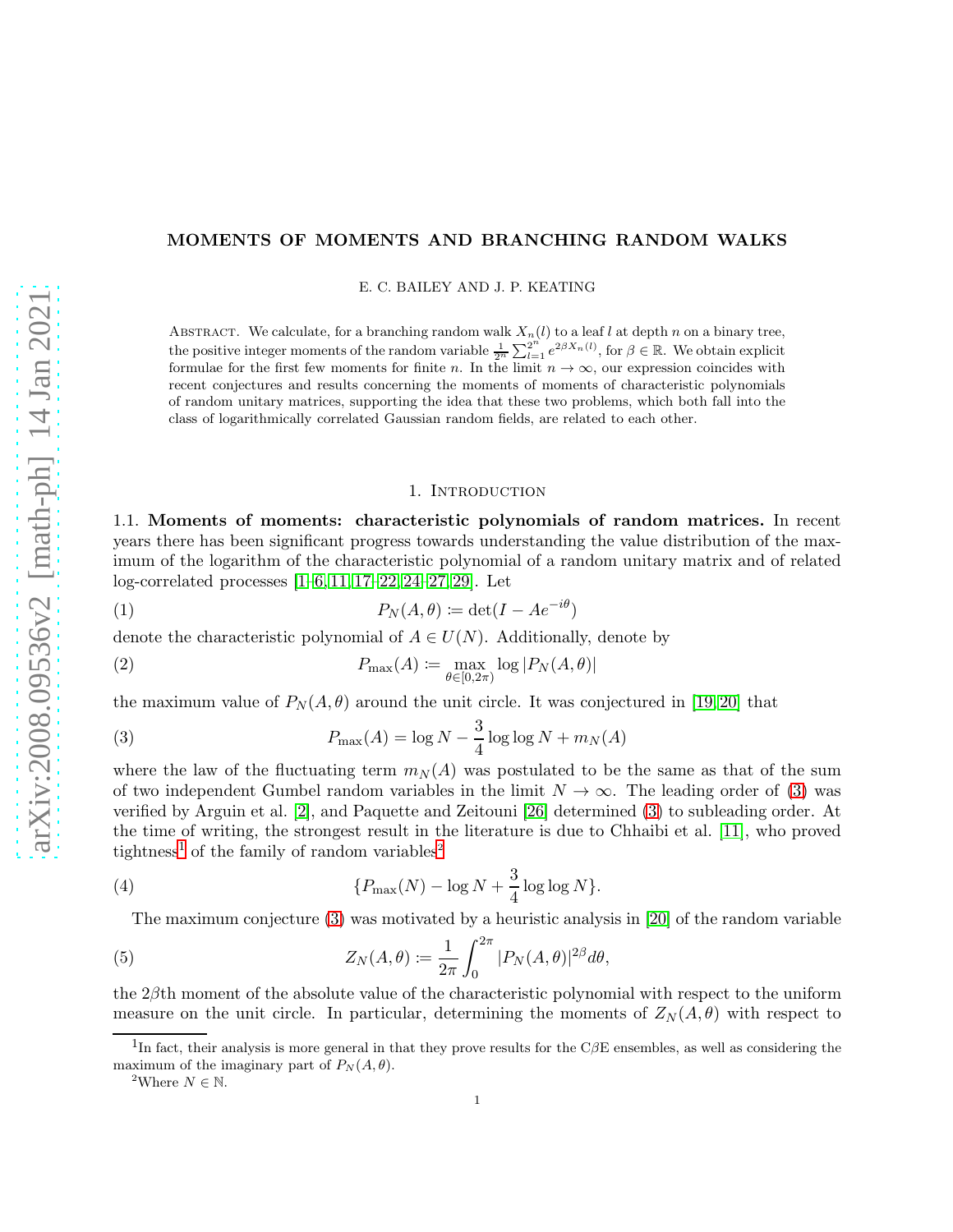Haar measure on the unitary group is central to the analysis, and such an average is referred to as representing the *moments* of *moments* of  $P_N(A, \theta)$ . Specifically, the moments of moments are defined by

<span id="page-1-3"></span>(6) 
$$
\text{MoM}_{U(N)}(k,\beta) := \mathbb{E}_{A \in U(N)} \left[ \left( \frac{1}{2\pi} \int_0^{2\pi} |P_N(A,\theta)|^{2\beta} d\theta \right)^k \right],
$$

where the external average  $\mathbb{E}[\cdot]$  is with respect to the Haar measure on  $U(N)^3$  $U(N)^3$ . In [\[20\]](#page-24-5) it was conjectured that, as  $N \to \infty$ , Mo $M_{U(N)}(k, \beta)$  is given asymptotically by

<span id="page-1-1"></span>(7) 
$$
\text{MoM}_{U(N)}(k, \beta) \sim \begin{cases} \left(\frac{G^2(1+\beta)}{G(1+2\beta)\Gamma(1-\beta^2)}\right)^k \Gamma(1-k\beta^2) N^{k\beta^2}, & \text{if } k < 1/\beta^2, \\ c(k, \beta) N^{k^2\beta^2 - k + 1}, & \text{if } k > 1/\beta^2, \end{cases}
$$

where  $G(s)$  is the Barnes G-function, and  $c(k, \beta)$  is some (unspecified) function of the moment parameters  $k, \beta$ .

For integer k,  $\beta$ , it was proved in [\[9\]](#page-23-2) that  $\text{MoM}_{U(N)}(k, \beta)$  is a polynomial in the matrix size, N, of degree  $k^2\beta^2 - k + 1$ , in line with [\(7\)](#page-1-1).

Using a Riemann-Hilbert analysis, Claeys and Krasovsky [\[12\]](#page-23-3) computed  $\text{MoM}_{U(N)}(2,\beta)$  for  $\text{Re}(\beta) > -1/4$ , and connected  $c(2, \beta)$  to a solution of a Painlevé equation. By so doing, they verified [\(7\)](#page-1-1) for  $k = 2$  and all  $\text{Re}(\beta) > -1/4$  $\text{Re}(\beta) > -1/4$ . Fahs [\[16\]](#page-23-4) subsequently extended this approach<sup>4</sup> to general  $k \in \mathbb{N}$ , although he did not determine  $c(k, \beta)$  for  $k > 2$ . Additionally, Claeys and Krasovsky, and Fahs, also determined that the behaviour at the critical point  $k\beta^2 = 1$  (still for  $k \in \mathbb{N}$ ) is of the form

(8) 
$$
\text{MoM}_{U(N)}(k, \frac{1}{\sqrt{k}}) \sim \alpha(k, \beta) N \log N,
$$

for some positive coefficient  $\alpha(k,\beta)$  as  $N \to \infty$  (see [\[12,](#page-23-3)16] for further details).

One of the key ideas that underpins much of the progress outlined above is that the Fourier series representing  $\log P_N(A, \theta)$  exhibits a hierarchical structure typical of problems associated with logarithmically correlated Gaussian fields. This structure is exemplified by the *branching random walk*. Understanding this connection is currently a focus of research in the area. Our aim here is to examine it in the context of the moments of moments by calculating the quantity in the theory of the branching random walk that is analogous to [\(6\)](#page-1-3). Specifically, we will show that the analogue of the moments of moments for the branching random walk is asymptotically described by a formula that is the direct analogue of [\(7\)](#page-1-1). Additionally, the fact that  $\log P_N(A, \theta)$  has a central limit theorem  $[23]$  for large N is important to our analysis.

We also remark in passing that the characteristic polynomials of random unitary matrices play an important role in modelling the value distribution of the Riemann zeta-function on its critical line [\[23\]](#page-24-7). There are analogues of the conjectures [\(3\)](#page-0-0) and [\(7\)](#page-1-1) for the zeta function [\[19,](#page-24-4) [20\]](#page-24-5). In the latter case, the integer moments of moments can be calculated using the shifted moment conjecture of [\[13,](#page-23-5) [14\]](#page-23-6); see [\[10\]](#page-23-7). There has again been a good deal of progress in proving the conjecture corresponding to [\(3\)](#page-0-0) using the analogue for the zeta function of the hierarchical structure

<span id="page-1-0"></span><sup>3</sup>One can more generally consider moments of moments of other compact random matrix groups, see for example [\[7\]](#page-23-8).

<span id="page-1-2"></span><sup>&</sup>lt;sup>4</sup>A more precise formulation for the leading order coefficient  $c(k, \beta)$  in the case  $k \geq 3$  is is required in order to draw stronger conclusions regarding  $P_{\text{max}}(A)$ .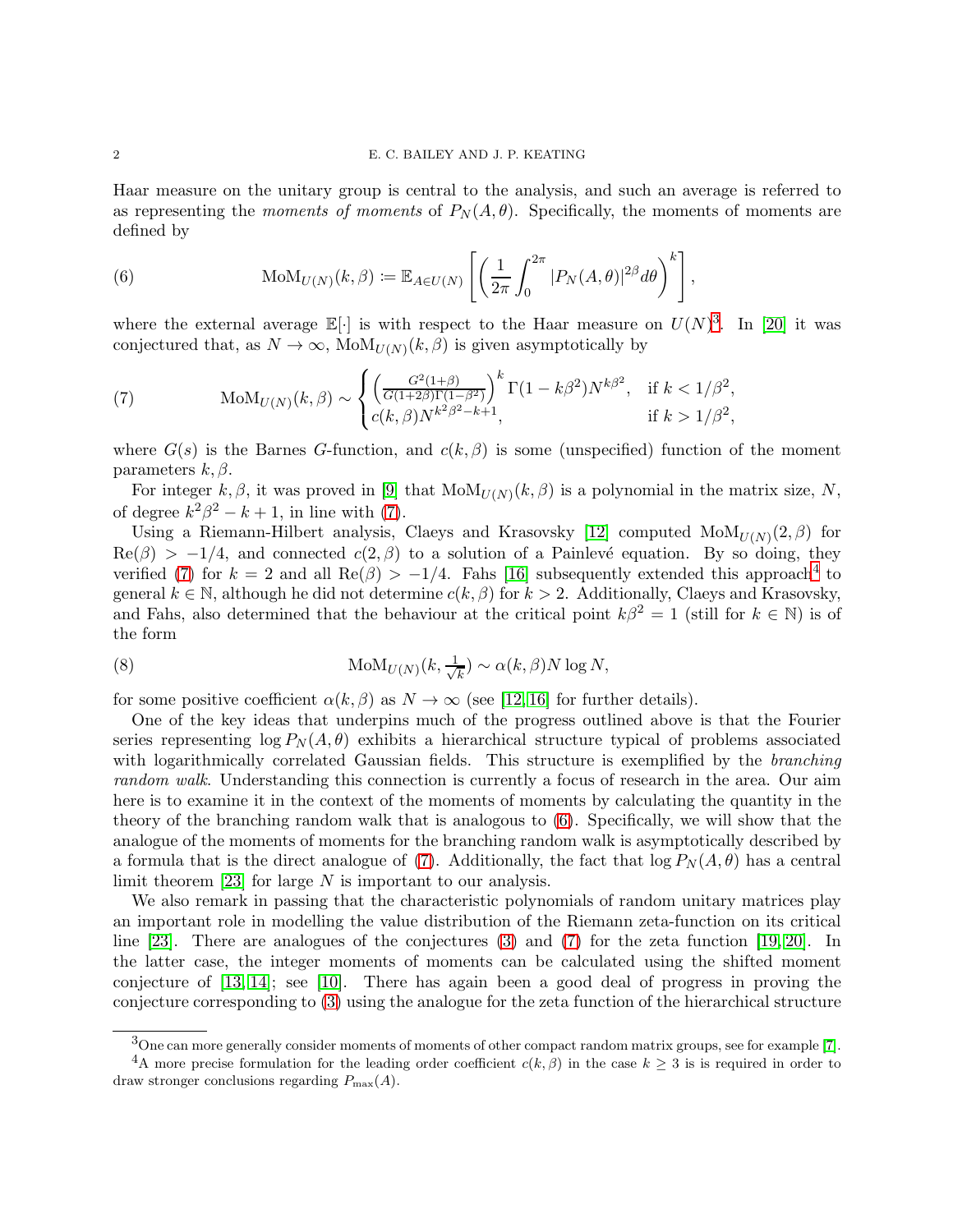exemplified by the branching random walk  $[1-6,21,22,24]$  $[1-6,21,22,24]$  $[1-6,21,22,24]$  $[1-6,21,22,24]$ , and so we see our results for the branching random walk as being of interest in the number theoretical context as well.

1.2. Moments of moments: the branching random walk. Take a binary tree of depth  $n$ , and a choice of leaf l. Load to each branch in the tree an independent centred Gaussian random variable with variance  $\frac{1}{2} \log 2$ . We write for the branching random walk from root to l

(9) 
$$
X_n(l) \coloneqq \sum_{m=1}^n Y_m(l),
$$

where  $Y_m(l) \sim \mathcal{N}(0, \frac{1}{2})$  $\frac{1}{2}$  log 2) are the branch weightings, see figure [1.](#page-2-0) Note that

(10) 
$$
X_n(l) \sim \mathcal{N}\left(0, \frac{n}{2} \log 2\right)
$$

<span id="page-2-0"></span>and that the distribution of  $X_n(l)$  does not depend on the choice of leaf l (nor does the distribution of  $Y_m(l)$  depend on the level m nor the leaf l), however including both labels will become useful later. Similarly, it will be important to record the points at which concurrent paths through the tree diverge.

<span id="page-2-1"></span>

FIGURE 1. An example of a random walk  $X_4(l) = Y_1(l) + \cdots + Y_4(l)$  on a binary tree of depth  $n = 4$ , from root to leaf l. The weightings  $Y_j(l)$  are independent, centred Gaussian random variables with variance  $\frac{1}{2} \log 2$ .

**Definition.** Take two leaves  $l_1, l_2$  of a binary tree of depth n. The last common ancestor of  $l_1, l_2$ , *denoted by*  $lca(l_1, l_2)$  *is the furthest node from the root that has both*  $l_1$  *and*  $l_2$  *as descendants. The last common ancestor of* k *leaves is the furthest node from the root with all* k *leaves as descendants. Figure* [2](#page-3-0) shows an example involving three leaves on a tree of depth  $n = 4$ .

*It will be important for our purposes to keep track of the level of the last common ancestor. Hence, we also define the* last common level  $\text{lcl}(l_1, \ldots, l_k)$  *to be the level of*  $\text{lca}(l_1, \ldots, l_k)$ *. For example, in figure* [2,](#page-3-0)  $\text{lcl}(l_1, l_2, l_3) = 0$  *and*  $\text{lcl}(l_1, l_2) = 2$ *.*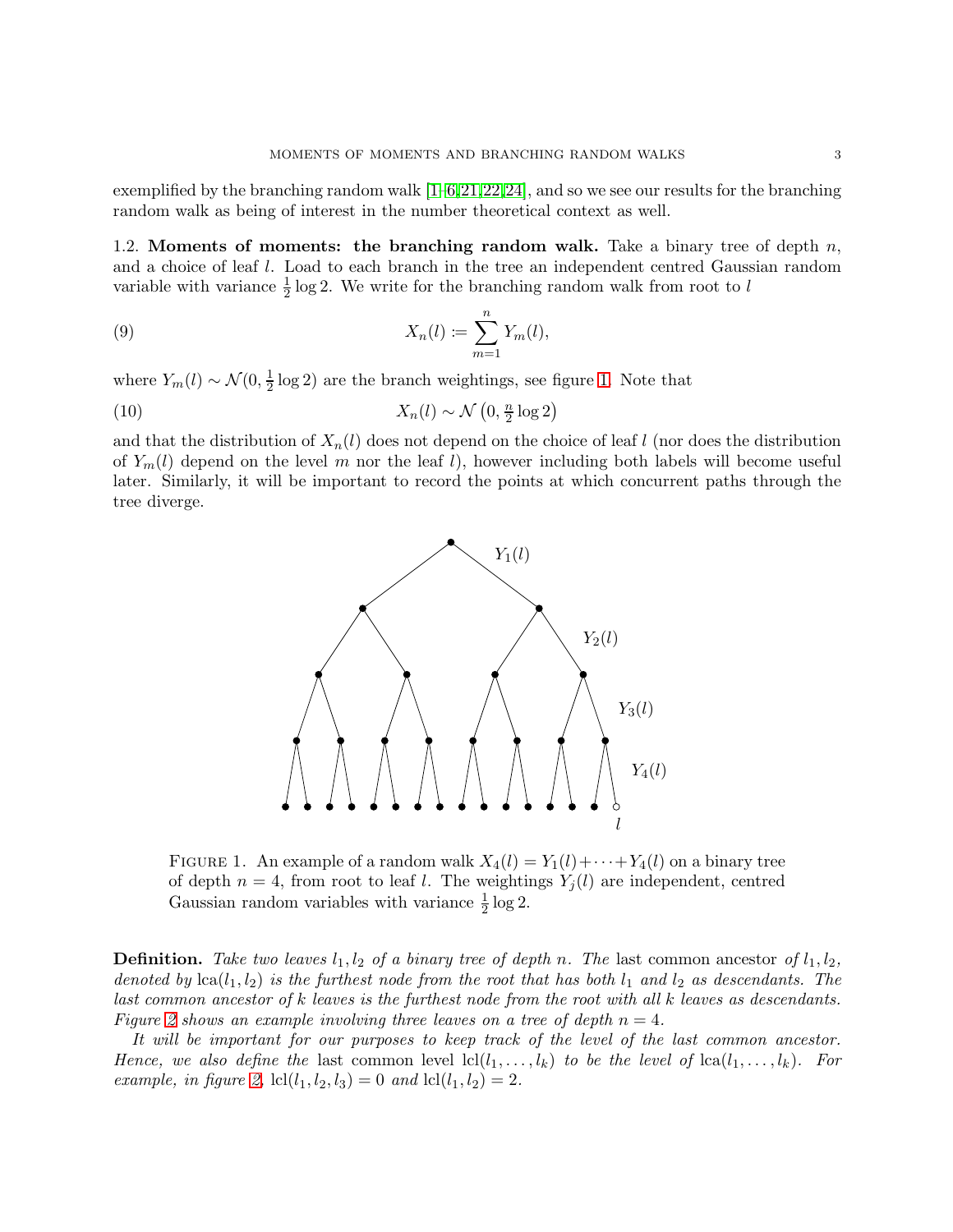<span id="page-3-0"></span>

FIGURE 2. A binary tree of depth 4 with three leaves  $l_1, l_2, l_3$  highlighted. The last common ancestor of  $l_1, l_2$  is lca( $l_1, l_2$ ). The last common ancestor of all three (and also  $lca(l_2, l_3)$  and  $lca(l_1, l_3)$ ) is the root node. The paths are differentiated by dashed and dotted lines.

As a process,  $\{X_n(l), l \in \{1, ..., 2^n\}\}\$ is log-correlated (see for example [\[1\]](#page-22-0)). It is natural, therefore, to investigate the associated partition function<sup>[5](#page-3-1)</sup> or moment generating function

<span id="page-3-2"></span>(11) 
$$
\frac{1}{2^n} \sum_{l=1}^{2^n} e^{2\beta X_n(l)} = \frac{1}{2^n} \sum_{l=1}^{2^n} e^{2\beta \sum_{m=1}^n Y_m(l)}
$$

where, as in [\(9\)](#page-2-1),  $Y_m(l) \sim \mathcal{N}(0, \frac{1}{2})$  $\frac{1}{2}$  log 2) and are independent.

In particular, we are interested in the moments of the partition function [\(11\)](#page-3-2),

<span id="page-3-3"></span>(12) 
$$
\mathbb{E}\left[\left(\frac{1}{2^n}\sum_{l=1}^{2^n}e^{2\beta X_n(l)}\right)^k\right] = \frac{1}{2^{kn}}\sum_{l_1=1}^{2^n}\cdots\sum_{l_k=1}^{2^n}\mathbb{E}\left[e^{2\beta(X_n(l_1)+\cdots+X_n(l_k))}\right],
$$

where the expectation in [\(12\)](#page-3-3) is with respect to the Gaussian random variables. These are the *moments of moments* for the branching random walk. They are the analogues of  $(6)$ .

# 2. Results and Proof Outline

<span id="page-3-4"></span>As reviewed in section [1,](#page-0-3) it is now known that (see [\[8,](#page-23-9) [9,](#page-23-2) [12,](#page-23-3) [16\]](#page-23-4)) for  $\beta \geq 0$ , and  $k \in \mathbb{N}$ 

(13) 
$$
\text{MoM}_{U(N)}(k, \beta) \sim \begin{cases} \left(\frac{G^2(1+\beta)}{G(1+2\beta)\Gamma(1-\beta^2)}\right)^k \Gamma(1-k\beta^2) N^{k\beta^2}, & \text{if } k < 1/\beta^2, \\ \alpha(k, \beta) N \log N, & \text{if } k = 1/\beta^2, \\ c(k, \beta) N^{k^2\beta^2 - k + 1}, & \text{if } k > 1/\beta^2, \end{cases}
$$

<span id="page-3-1"></span><sup>&</sup>lt;sup>5</sup>In [\(11\)](#page-3-2), the 'temperature' parameter is  $2\beta$  rather than  $-\beta$ , so as to be in keeping with the random matrix literature.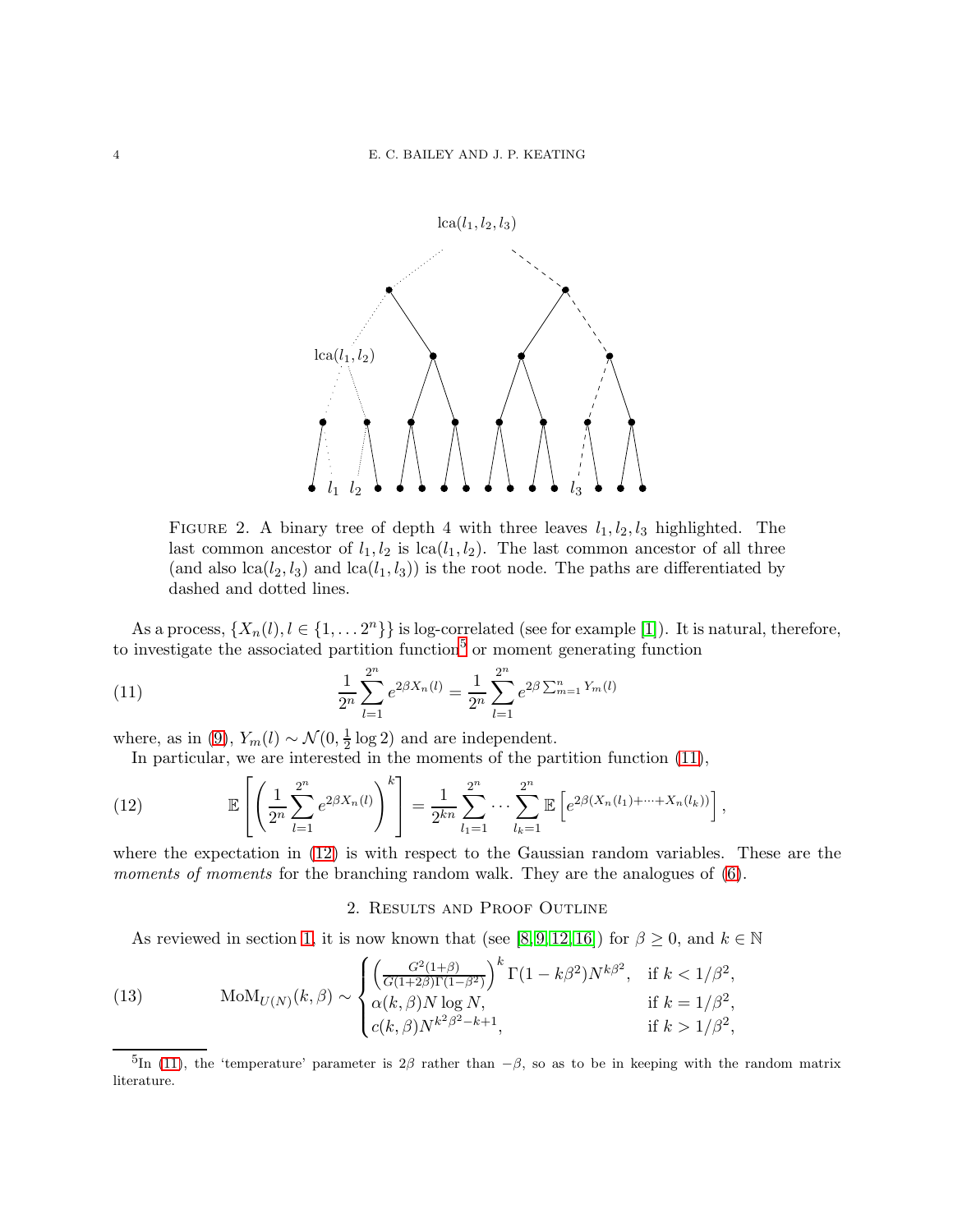as  $N \to \infty$  for some positive constants<sup>[6](#page-4-0)</sup>  $\alpha(k, \beta)$  and  $c(k, \beta)$  depending only on k,  $\beta$ . Furthermore, for  $k, \beta \in \mathbb{N}$ ,  $\text{MoM}_{U(N)}(k, \beta)$  is a polynomial in N, see [\[9\]](#page-23-2).

2.1. Results. By calculating the moments of moments [\(12\)](#page-3-3), we are able to recover an asymptotic result of the form [\(13\)](#page-3-4), albeit with different leading order coefficients. Explicitly, we prove the following.

<span id="page-4-2"></span>**Theorem 2.1.** *Take*  $n, k \in \mathbb{N}$  *and*  $\beta \in \mathbb{R}$ *. If*  $\beta \neq 0$  *then* 

<span id="page-4-1"></span>(14) 
$$
\mathbb{E}\left[\left(\frac{1}{2^n}\sum_{l=1}^{2^n}e^{2\beta X_n(l)}\right)^k\right] \sim \begin{cases} \rho(k,\beta)2^{k\beta^2 n}, & \text{if } k < 1/\beta^2, \\ \sigma(k,\beta)n2^n, & \text{if } k = 1/\beta^2, \\ \tau(k,\beta)2^{(k^2\beta^2 - k + 1)n}, & \text{if } k > 1/\beta^2, \end{cases}
$$

 $as n \to \infty$ , for some positive constants  $\rho(k,\beta), \sigma(k,\beta)$ , and  $\tau(k,\beta)$  depending only on k,  $\beta$ . Clearly, *if*  $\beta = 0$  *then the expectation evaluates to* 1*.* 

For small values of  $k$ , one can calculate exact and explicit formulae for the moments of moments; we provide such examples for  $k = 1, \ldots, 5$  in appendix [A.](#page-18-0) Such moments were also considered by Derrida and Spohn [\[15\]](#page-23-10) for general branching weightings and in continuous settings. In the discrete setting, they compute the first few low moments (which agree with the first few explicit examples computed in appendix [A\)](#page-18-0) and establish a connection to the KPP equation in the continuous setting. Additionally, it is natural to ask if the leading order coefficient  $\rho(k,\beta)$  for  $k\beta^2 < 1$  in [\(14\)](#page-4-1) could take the form  $f(\beta)^k \Gamma(1 - k\beta^2)$  for some function f, in line with Fyodorov-Bouchaud [\[17\]](#page-24-0) or Remy-Zhu [\[28\]](#page-24-9) formulae for related problems in the same regime (see also [\(13\)](#page-3-4)). Such a statement does not appear to hold here.

Furthermore, we are able to establish that for integer values of the moment parameters the branching moments of moments are polynomials.

<span id="page-4-3"></span>**Corollary 2.1.1.** When  $k, \beta \in \mathbb{N}$ , [\(12\)](#page-3-3) *is a polynomial in*  $2^n$  *of degree*  $k^2\beta^2 - k + 1$ *.* 

Thus, the branching moments of moments exhibit asymptotic behaviour identical to that of the random matrix moments of moments, once the identification  $N = 2<sup>n</sup>$  is made.

The remainder of this section details the key ideas necessary for the proof of theorem [2.1](#page-4-2) and corollary [2.1.1.](#page-4-3) Small cases of the moments of moments are explicitly calculated.

<span id="page-4-6"></span>2.2. Structure of proof. Establishing the statement of theorem [2.1](#page-4-2) in the simplest instance,  $k = 1$ , follows from a moment generating function calculation. Recall that in the random matrix case,  $\text{MoM}_{U(N)}(1,\beta)$  has an exact (finite N) expression:

<span id="page-4-4"></span>(15) 
$$
\text{MoM}_{U(N)}(1,\beta) = \prod_{j=1}^{N} \frac{\Gamma(j+2\beta)\Gamma(j)}{\Gamma^2(j+\beta)}
$$

for Re( $\beta$ ) >  $-\frac{1}{2}$  $\frac{1}{2}$ , see [\[23\]](#page-24-7). For  $\beta \in \mathbb{N}$ , the right hand side of [\(15\)](#page-4-4) simplifies to

<span id="page-4-5"></span>(16) 
$$
\prod_{0 \leq i,j \leq \beta-1} \left( \frac{N}{i+j+1} + 1 \right).
$$

<span id="page-4-0"></span><sup>&</sup>lt;sup>6</sup>For further details on the form of  $\alpha(k,\beta)$  and  $c(k,\beta)$  see [\[12\]](#page-23-3) for the case  $k=2$ , and [\[8,](#page-23-9)9] for expressions for  $c(k, \beta)$  for  $k \geq 3$ .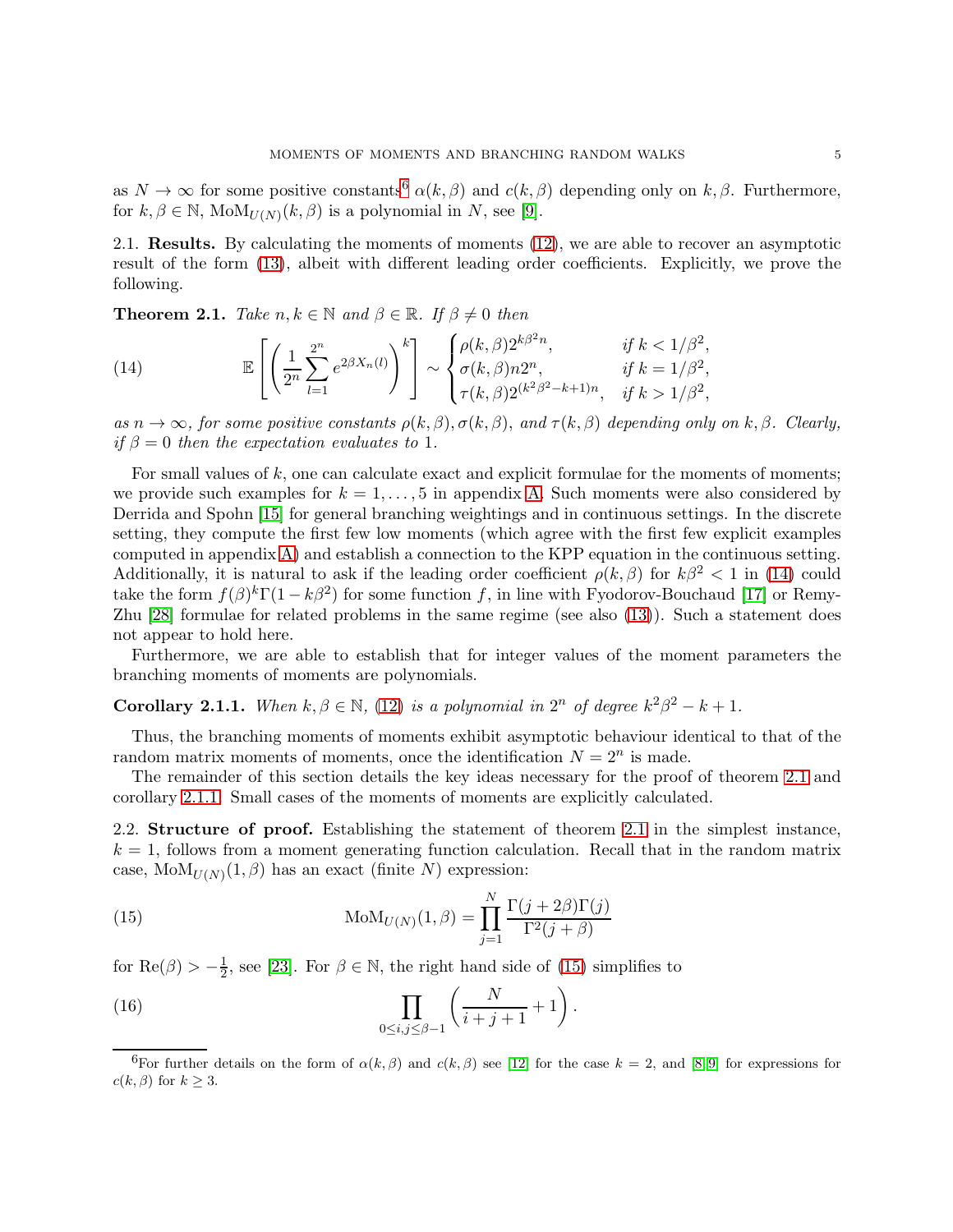### 6 E. C. BAILEY AND J. P. KEATING

As  $N \to \infty$ ,

<span id="page-5-0"></span>(17) 
$$
\text{MoM}_{U(N)}(1,\beta) \sim c(1,\beta)N^{\beta^2}
$$

where  $c(1, \beta)$  is the ratio of Barnes G-functions appearing in the first regime in [\(13\)](#page-3-4). The asymptotic behaviour [\(17\)](#page-5-0) for integer  $\beta$  follows from [\(16\)](#page-4-5); for general  $\beta$  it was determined by Keating and Snaith [\[23\]](#page-24-7). As is consistent with [\(13\)](#page-3-4), for  $k = 1$  there is no phase transition as  $\beta$  varies.

The equivalent case of  $k = 1$  for the branching moments of moments (see [\(12\)](#page-3-3)) requires calculating the following moment

<span id="page-5-4"></span>(18) 
$$
\frac{1}{2^n} \mathbb{E} \left[ \sum_{l=1}^{2^n} e^{2\beta X_n(l)} \right] = \frac{1}{2^n} \sum_{l=1}^{2^n} \mathbb{E} \left[ \prod_{j=1}^n e^{2\beta Y_j(l)} \right].
$$

In terms of the binary tree, this can be interpreted as 'loading' the root with one particle. Consequently, each summand is the contribution from that particle passing through the tree and ending at leaf l. Since the  $Y_i(l)$  are independent between each level of the binary tree, we have

<span id="page-5-5"></span>(19) 
$$
\frac{1}{2^n} \sum_{l=1}^{2^n} \mathbb{E} \left[ \prod_{j=1}^n e^{2\beta Y_j(l)} \right] = \frac{1}{2^n} \sum_{l=1}^{2^n} \prod_{j=1}^n \mathbb{E} \left[ e^{2\beta Y_j(l)} \right] = 2^{\beta^2 n}
$$

since  $Y_j(l) \sim \mathcal{N}(0, \frac{1}{2})$  $\frac{1}{2}$ log 2). By making the identification  $N = 2^n$ , the branching moments of moments exhibit the same asymptotic growth (although with a different leading order coefficient, and no lower order terms) as [\(17\)](#page-5-0).

When  $k \geq 2$ , one has the additional difficulty of the paths  $X_n(l_i)$  no longer being independent typically. In order to introduce the key ideas of the proof for general  $k$ , it is instructive also to calculate explicitly the case for  $k = 2$ . This case is the first where a phase change can be seen as  $\beta$  varies, and the calculation demonstrates how to handle the dependence between paths. For ease of notation, henceforth we write for the branching moments of moments in [\(12\)](#page-3-3)

<span id="page-5-1"></span>(20) 
$$
\text{MoM}_n(k, \beta) := \frac{1}{2^{kn}} \sum_{l_1=1}^{2^n} \cdots \sum_{l_k=1}^{2^n} \mathbb{E} \left[ e^{2\beta (X_n(l_1) + \cdots + X_n(l_k))} \right].
$$

Additionally, since the case for  $\beta = 0$  is trivial, henceforth we assume  $\beta \neq 0$ . Thus, take  $\beta \neq 0$ and consider [\(20\)](#page-5-1) for  $k = 2$ ,

(21) 
$$
\text{MoM}_n(2,\beta) = \frac{1}{2^{2n}} \sum_{l_1=1}^{2^n} \sum_{l_2=1}^{2^n} \mathbb{E}\left[e^{2\beta(X_n(l_1) + X_n(l_2))}\right]
$$

<span id="page-5-2"></span>(22) 
$$
= \frac{1}{2^{2n}} \sum_{l_1=1}^{2^n} \sum_{l_2=1}^{2^n} \mathbb{E} \left[ \prod_{j=1}^{\lambda} e^{2\beta(Y_j(l_1) + Y_j(l_2))} \right] \mathbb{E} \left[ \prod_{j=\lambda+1}^n e^{2\beta(Y_j(l_1) + Y_j(l_2))} \right]
$$

where  $\lambda := \text{lcl}(l_1, l_2)$ . As up to level  $\lambda$  the paths are identical, and thereafter independent, we may rewrite [\(22\)](#page-5-2) as

<span id="page-5-3"></span>(23) 
$$
\frac{1}{2^{2n}} \left( \sum_{\lambda=0}^{n-1} 2^{\lambda} 2^{4\beta^2 \lambda} \mathbb{E} \left[ \prod_{j=\lambda+1}^{n} e^{2\beta Y_j} \right]^2 + 2^{(4\beta^2+1)n} \right).
$$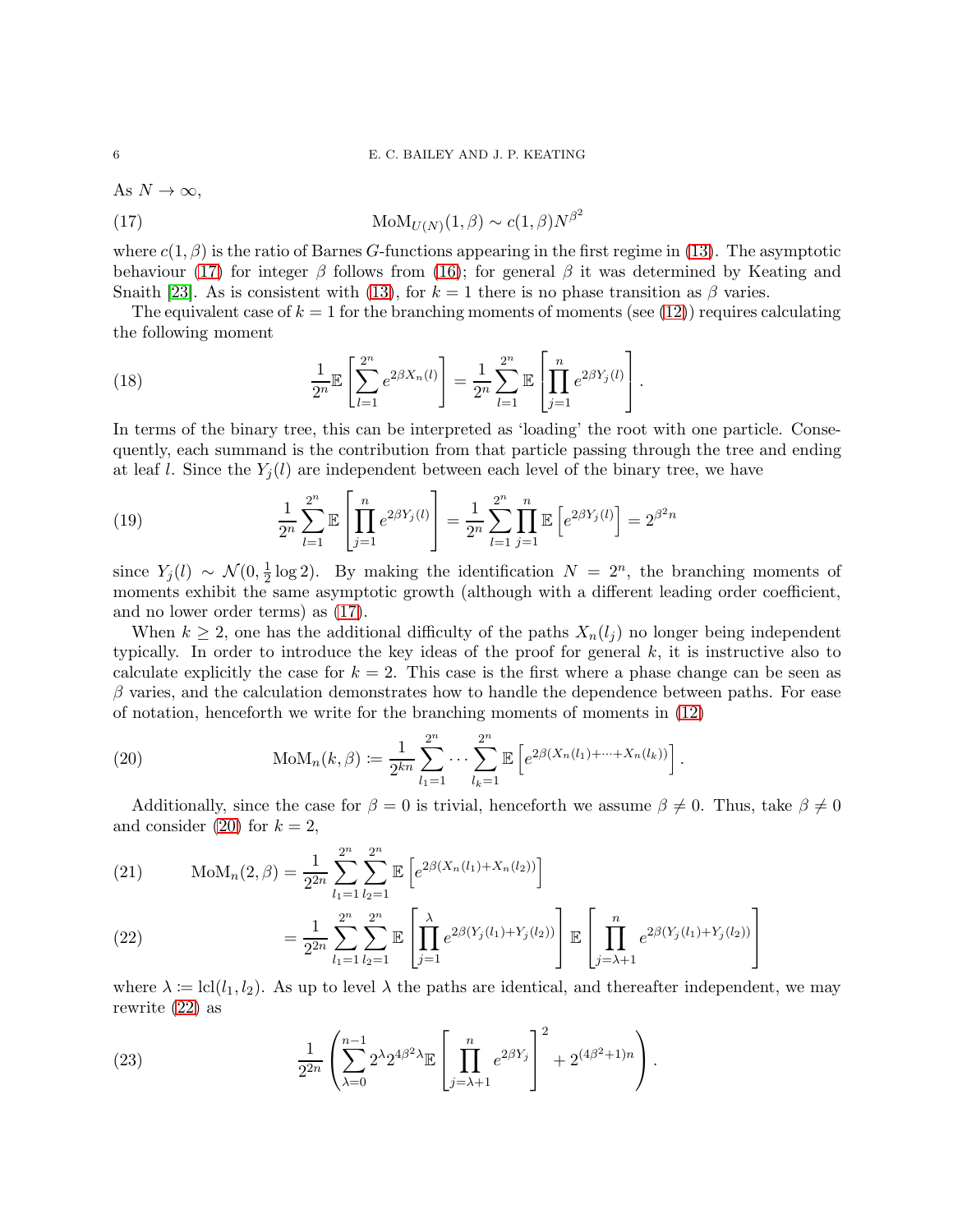This follows because  $2^{4\beta\lambda}$  is the contribution from the joined paths, and  $2^{\lambda}$  is the number of choices of  $lca(l_1, l_2)$  given  $lcl(l_1, l_2) = \lambda$ .

At this point observe that the expectation on the right hand side of [\(23\)](#page-5-3) is the same as calculated for the first moment of moments, except on a tree of depth  $n - \lambda - 1$  (and with an additional step prior to the new root node). Hence we proceed inductively,

$$
\text{MoM}_n(2,\beta) = \frac{1}{2^{2n}} \left( \sum_{\lambda=0}^{n-1} 2^{\lambda} 2^{4\beta^2 \lambda} {2 \choose 1} \left( 2^{\beta^2} 2^{n-\lambda-1} \text{MoM}_{n-\lambda-1}(1,\beta) \right)^2 + 2^{(4\beta^2+1)n} \right)
$$
\n
$$
= 2^{2\beta^2 - 1} \sum_{\lambda=0}^{n-1} 2^{(4\beta^2 - 1)\lambda} 2^{2\beta^2(n-\lambda-1)} + 2^{(4\beta^2 - 1)n}
$$

<span id="page-6-1"></span><span id="page-6-0"></span>(25) 
$$
= 2^{2\beta^2 n - 1} \frac{2^{(2\beta^2 - 1)n} - 1}{2^{2\beta^2 - 1} - 1} + 2^{(4\beta^2 - 1)n}.
$$

Thus, the general method for proving theorem [2.1,](#page-4-2) and hence corollary [2.1.1,](#page-4-3) will follow via strong induction. In order to demonstrate the three different asymptotic regimes, we examine [\(25\)](#page-6-0) for different values of  $\beta$ .

.

If  $2\beta^2 > 1$  then

(26) 
$$
\text{MoM}_n(2,\beta) \sim \left(1 + \frac{1}{2(2^{2\beta^2 - 1} - 1)}\right) 2^{(4\beta^2 - 1)n}
$$

<span id="page-6-2"></span>(27) 
$$
= \frac{2^{2\beta^2} - 1}{2(2^{2\beta^2 - 1} - 1)} 2^{(4\beta^2 - 1)n},
$$

as  $n \to \infty$ .

Instead, if  $2\beta^2 < 1$ , then as  $n \to \infty$ 

(28) 
$$
\text{MoM}_n(2,\beta) \sim \frac{1}{2(1-2^{2\beta^2-1})} 2^{2\beta^2 n}
$$

<span id="page-6-3"></span>Finally, if  $2\beta^2 = 1$ , then using [\(24\)](#page-6-1) we have

(29) 
$$
\text{MoM}_n\left(2,\frac{1}{\sqrt{2}}\right) = \lim_{2\beta^2 \to 1} \left(2^{2\beta^2 n} \sum_{\lambda=0}^{n-1} (2^{(2\beta^2-1)\lambda} - 2^{(2\beta^2-1)\lambda-1}) + 2^{(4\beta^2-1)n}\right)
$$

<span id="page-6-4"></span>
$$
(30) \qquad \qquad = \frac{n+2}{2}2^n.
$$

Hence, as  $n \to \infty$ , at  $2\beta^2 = 1$ ,

(31) 
$$
\text{MoM}_n\left(2,\frac{1}{\sqrt{2}}\right) \sim \frac{n}{2}2^n.
$$

In the next section, we prove theorem [2.1](#page-4-2) and corollary [2.1.1](#page-4-3) using the techniques presented in this section. In particular, we make liberal use of the iterative properties of the binary tree underpinning [\(20\)](#page-5-1).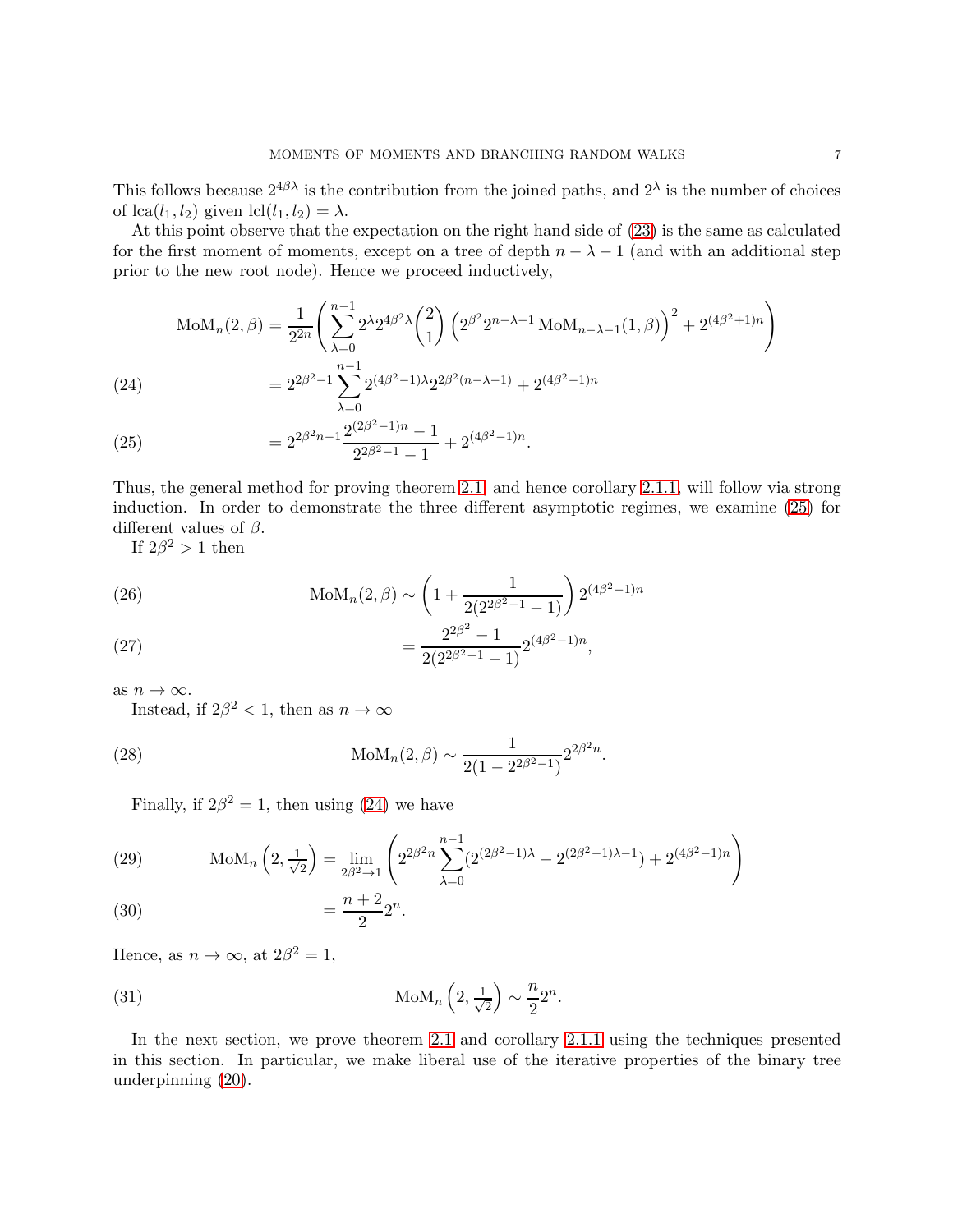### 8 E. C. BAILEY AND J. P. KEATING

# 3. Proof details

We proceed by strong induction. Recall that we write for  $\beta \in \mathbb{R}$  and  $k \in \mathbb{N}$ 

(32) 
$$
\text{MoM}_n(k,\beta) = \frac{1}{2^{kn}} \sum_{l_1=1}^{2^n} \cdots \sum_{l_k=1}^{2^n} \mathbb{E} \left[ e^{2\beta (X_n(l_1) + \cdots + X_n(l_k))} \right].
$$

In section [2.2](#page-4-6) we established the base cases of  $\text{MoM}_n(1,\beta)$ ,  $\text{MoM}_n(2,\beta)$ . As the case  $\beta = 0$  is trivial, here and henceforth  $\beta \neq 0$ . Now assume for all  $j < k$ , and  $k \geq 2$ , that

<span id="page-7-1"></span>(33) 
$$
\text{MoM}_n(j,\beta) \sim \begin{cases} \rho(j,\beta)2^{j\beta^2 n}, & \text{if } j\beta^2 < 1, \\ \sigma(j,\beta)n2^n, & \text{if } j\beta^2 = 1, \\ \tau(j,\beta)2^{(j^2\beta^2 - j + 1)n}, & \text{if } j\beta^2 > 1, \end{cases}
$$

where  $\rho(j,\beta), \sigma(j,\beta), \tau(j,\beta)$  are the positive leading order coefficients (depending on the moment parameters j and  $\beta$ ) of  $\text{MoM}_n(j, \beta)$  in each of the three regimes<sup>[7](#page-7-0)</sup>.

Throughout we write  $\Sigma'$  for a sum without the diagonal term. We now consider the kth case,

(34) 
$$
\text{MoM}_n(k,\beta) = \frac{1}{2^{kn}} \sum_{l_1=1}^{2^n} \cdots \sum_{l_k=1}^{2^n} \mathbb{E}\left[e^{2\beta(X_n(l_1) + \cdots + X_n(l_k))}\right]
$$

(35) 
$$
= \frac{1}{2^{kn}} \left[ \sum_{l_1, \dots, l_k=1}^{2^n} \mathbb{E} \left[ e^{2\beta (X_n(l_1) + \dots + X_n(l_k))} \right] + 2^{(k^2 \beta^2 + 1)n} \right]
$$

(36) 
$$
= \frac{1}{2^{kn}} \sum_{l_1, \dots, l_k=1}^{2^n} \mathbb{E} \left[ \prod_{j=1}^k \prod_{i=1}^{\lambda} e^{2\beta Y_i(l_j)} \right] \mathbb{E} \left[ \prod_{j=1}^k \prod_{i=\lambda+1}^n e^{2\beta Y_i(l_j)} \right] + 2^{(k^2 \beta^2 - k + 1)n}
$$

(37) 
$$
= \frac{1}{2^{kn}} \sum_{l_1,\dots,l_k=1}^{2^n} 2^{k^2 \beta^2 \lambda} \mathbb{E} \left[ \prod_{j=1}^k e^{2\beta (Y_{\lambda+1}(l_j)+\dots+Y_n(l_j))} \right] + 2^{(k^2 \beta^2 - k + 1)n},
$$

where in the last two lines  $\lambda := \text{lc}(l_1, \ldots, l_k)$ . At the initial separation on level  $\lambda$ , j particles will split in one direction, and  $k - j$  in the other for  $j \in \{1, ..., k - 1\}$ . Thereafter, one is essentially the dealing with two subtrees of depth  $n - \lambda - 1$ , with j particles on one and  $k - j$  on the other. Note also that there are  $2^{\lambda}$  choices for  $lca(l_1,\ldots,l_k)$  given  $lcl(l_1,\ldots,l_k)=\lambda$ , and that since only

<span id="page-7-0"></span>For example,  $\rho(2,\beta)$ ,  $\sigma(2,\beta)$ , and  $\tau(2,\beta)$  are given respectively by [\(27\)](#page-6-2), [\(28\)](#page-6-3), and [\(30\)](#page-6-4). Although the  $k=1$  case exhibits no phase transition, we will write for ease of notation  $\rho(1,\beta) \equiv \sigma(1,\beta) \equiv \tau(1,\beta) = 1$ .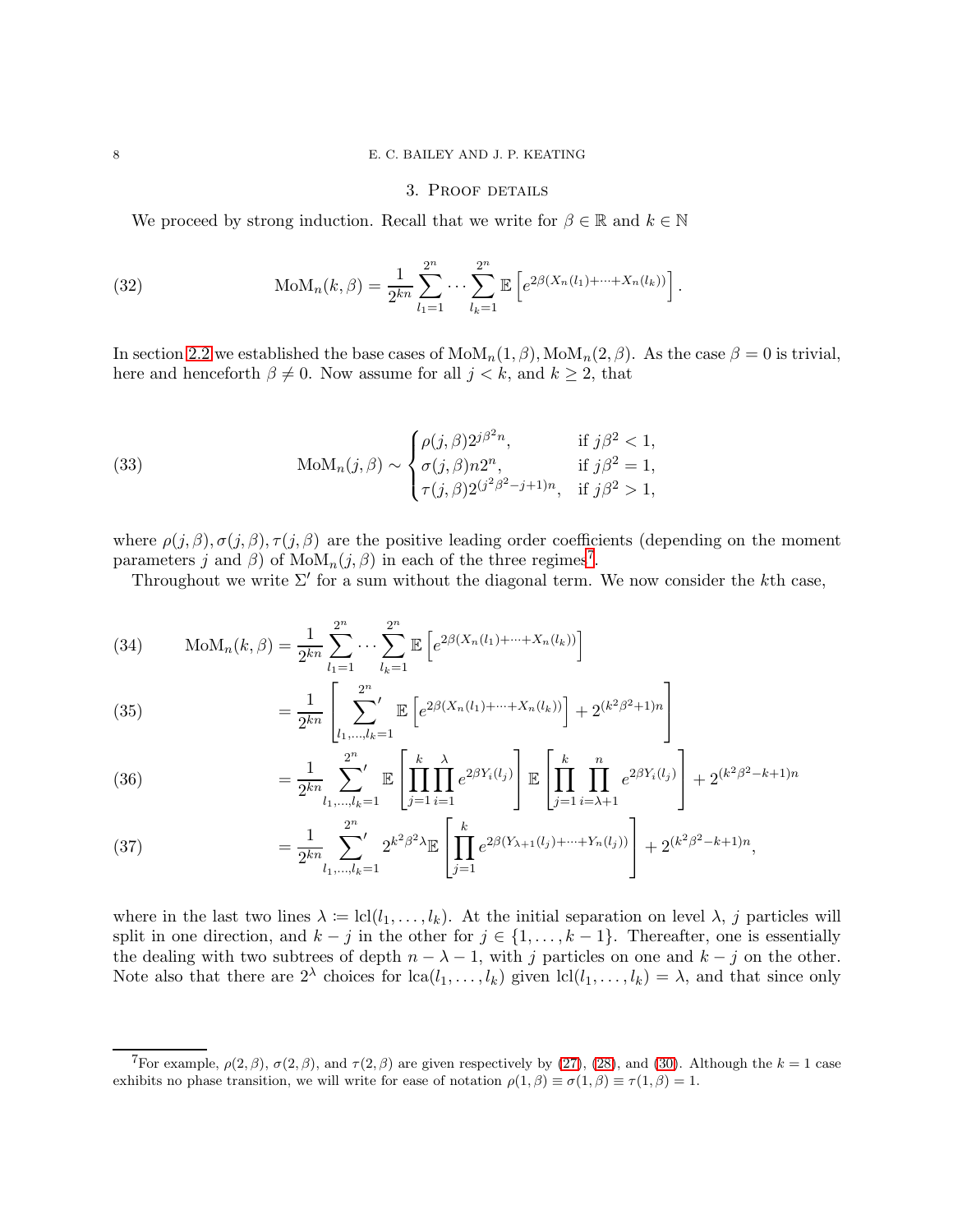off-diagonal terms appear in the sum,  $\lambda \in \{0, \ldots, n-1\}$ . Let  $Y \sim \mathcal{N}(0, \frac{1}{2})$  $\frac{1}{2}$  log 2), then

$$
\text{MoM}_n(k,\beta) = \frac{1}{2^{kn}} \sum_{\lambda=0}^{n-1} 2^{(k^2\beta^2+1)\lambda} \sum_{j=1}^{k-1} {k \choose j} \mathbb{E} \left[ e^{2\beta jY} \right] \mathbb{E} \left[ e^{2\beta (k-j)Y} \right] \times \left( 2^{j(n-\lambda-1)} \text{MoM}_{n-\lambda-1}(j,\beta) \right) \left( 2^{(k-j)(n-\lambda-1)} \text{MoM}_{n-\lambda-1}(k-j,\beta) \right) + 2^{(k^2\beta^2 - k+1)n}
$$

(38)

$$
= \frac{1}{2^{kn}} \sum_{\lambda=0}^{n-1} 2^{(k^2 \beta^2 + 1)\lambda} \sum_{j=1}^{k-1} {k \choose j} 2^{\beta^2 j^2} 2^{\beta^2 (k-j)^2} 2^{k(n-\lambda-1)}
$$
  
× MoM<sub>n-\lambda-1</sub>(j, β) MoM<sub>n-\lambda-1</sub>(k - j, β) + 2<sup>(k^2 \beta^2 - k+1)n</sup>

(39) 
$$
\times \text{MoM}_{n-\lambda-1}(j,\beta) \text{MoM}_{n-\lambda-1}(k-j,\beta) + 2^{(k^2\beta^2 - k + 1)n}
$$

$$
2^{k^2\beta^2 - k} \sum_{k=1}^{n-1} 2^{(k^2\beta^2 - k + 1)\lambda} \sum_{k=1}^{n-1} k^2 \sum_{k=1}^{n-1} 2^{(k^2\beta^2 - k + 1)\lambda}
$$

$$
= 2^{k^2 \beta^2 - k} \sum_{\lambda=0}^{n-1} 2^{(k^2 \beta^2 - k + 1)\lambda} \sum_{j=1}^{k-1} {k \choose j} 2^{2j \beta^2 (j-k)}
$$
  
 
$$
\times \text{MoM}_{n-\lambda-1}(j,\beta) \text{MoM}_{n-\lambda-1}(k-j,\beta) + 2^{(k^2 \beta^2 - k + 1)n}.
$$

<span id="page-8-0"></span>To complete the proof of theorem [2.1,](#page-4-2) we determine the asymptotic behaviour of [\(40\)](#page-8-0) by separately considering the ranges  $k\beta^2 < 1$ ,  $k\beta^2 = 1$ , and  $k\beta^2 > 1$ . It transpires that we will need to further partition the case  $k\beta^2 > 1$ , for more details see section [3.3.](#page-10-0)

3.1. **Range:**  $0 < |\beta| < \frac{1}{\sqrt{\beta}}$  $\frac{1}{k}$ . In this range  $k\beta^2 < 1$  so we expect  $\text{MoM}_n(k,\beta)$  to grow as  $2^{k\beta^2 n}$ . Further, since  $k\beta^2 < 1$ , we also have  $m\beta^2 < 1$  for  $m = 1, ..., k - 1$ . From [\(40\)](#page-8-0), we have that

$$
\text{MoM}_n(k,\beta) = 2^{k^2\beta^2 - k} \sum_{\lambda=0}^{n-1} 2^{(k^2\beta^2 - k + 1)\lambda} \sum_{j=1}^{k-1} \binom{k}{j} 2^{2j\beta^2(j-k)}
$$
\n
$$
\times \text{MoM}_{n-\lambda-1}(j,\beta) \text{MoM}_{n-\lambda-1}(k-j,\beta) + 2^{(k^2\beta^2 - k + 1)n}
$$
\n
$$
\sim 2^{k^2\beta^2 - k} \sum_{\lambda=0}^{n-1} 2^{(k^2\beta^2 - k + 1)\lambda} \sum_{j=1}^{k-1} \binom{k}{j} 2^{2j\beta^2(j-k)}
$$
\n
$$
\times \rho(j,\beta)\rho(k-j,\beta)2^{j\beta^2(n-\lambda-1)}2^{(k-j)\beta^2(n-\lambda-1)} + 2^{(k^2\beta^2 - k + 1)n}
$$
\n(42)

$$
=2^{k^2\beta^2-k}2^{k\beta^2(n-1)}\sum_{j=1}^{k-1}\binom{k}{j}2^{2j\beta^2(j-k)}\rho(j,\beta)\rho(k-j,\beta)\sum_{\lambda=0}^{n-1}2^{(k^2\beta^2-k+1-k\beta^2)\lambda}
$$

 $+2^{(k^2\beta^2-k+1)n}$ (43)

 $(44)$ 

$$
= 2^{k\beta^2(n-1)} \frac{2^{(k^2\beta^2 - k + 1 - k\beta^2)n} - 1}{2^{k^2\beta^2 - k + 1 - k\beta^2} - 1} \left[ 2^{k^2\beta^2 - k} \sum_{j=1}^{k-1} {k \choose j} 2^{2j\beta^2(j-k)} \rho(j,\beta) \rho(k-j,\beta) \right]
$$
  
+ 2<sup>(k^2\beta^2 - k + 1)n</sup>.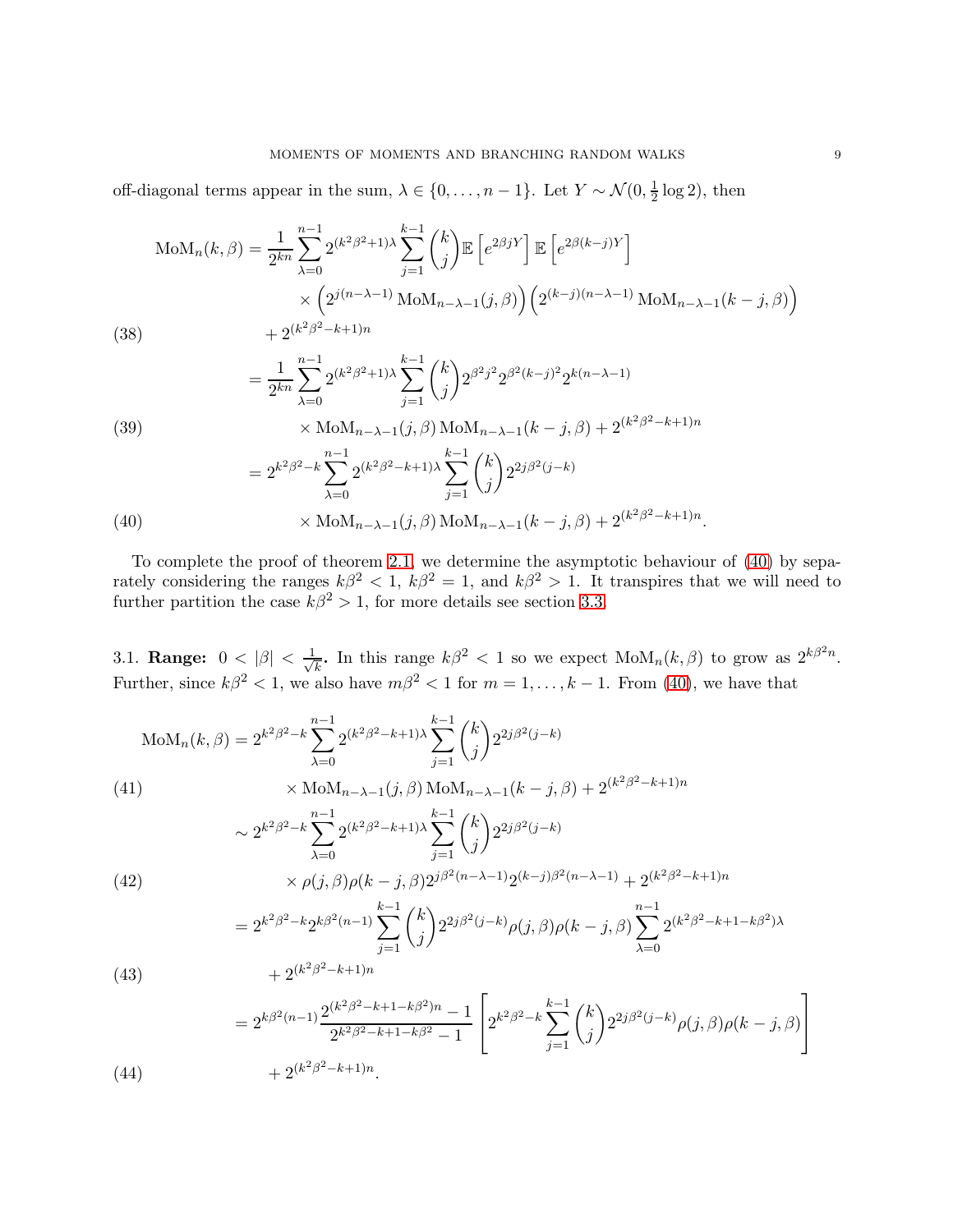Define

(45) 
$$
\pi(k,\beta) := 2^{k^2\beta^2 - k} \sum_{j=1}^{k-1} {k \choose j} 2^{2j\beta^2(j-k)} \rho(j,\beta) \rho(k-j,\beta).
$$

Hence, for  $0 < |\beta| < \frac{1}{\sqrt{\beta}}$  $\overline{k}$ ,

(46) 
$$
\text{MoM}_n(k,\beta) \sim \pi(k,\beta) 2^{k\beta^2(n-1)} \frac{2^{(k^2\beta^2 - k + 1 - k\beta^2)n} - 1}{2^{k^2\beta^2 - k + 1 - k\beta^2} - 1} + 2^{(k^2\beta^2 - k + 1)n}
$$

(47) 
$$
= \pi(k,\beta) \frac{2^{(k\beta^2)n} - 2^{(k^2\beta^2 - k + 1)n}}{2^{k\beta^2} - 2^{k^2\beta^2 - k + 1}} + 2^{(k^2\beta^2 - k + 1)n}.
$$

Observe that since  $k\beta^2 < 1$  and  $k \geq 2$ ,

(48) 
$$
k^2\beta^2 + k - 1 < k\beta^2.
$$

Hence, for  $0 < |\beta| < \frac{1}{\sqrt{\beta}}$  $\overline{k}$ ,

(49) 
$$
\text{MoM}_n(k,\beta) \sim \rho(k,\beta)2^{k\beta^2 n},
$$

as  $n \to \infty$  where  $\rho(k, \beta) := \pi(k, \beta)(2^{k\beta^2} - 2^{k^2\beta^2 - k + 1})^{-1}$ .

<span id="page-9-0"></span>3.2. Range:  $|\beta| = \frac{1}{\sqrt{\beta}}$  $\frac{1}{k}$ . For this value of  $\beta$ , we expect  $\text{MoM}_n(k,\beta)$  to grow like  $n2^n$ . Additionally, for  $k\beta^2 = 1$ , one has  $m\beta^2 < 1$  for  $m = 1, ..., k - 1$ . From [\(40\)](#page-8-0) we have

$$
\text{MoM}_n(k,\beta) = 2^{k^2\beta^2 - k} \sum_{\lambda=0}^{n-1} 2^{(k^2\beta^2 - k + 1)\lambda} \sum_{j=1}^{k-1} \binom{k}{j} 2^{2j\beta^2(j-k)}
$$
  

$$
\times \text{MoM}_{n-\lambda-1}(j,\beta) \text{MoM}_{n-\lambda-1}(k-j,\beta) + 2^{(k^2\beta^2 - k + 1)n}
$$

(51) 
$$
= \sum_{j=1}^{k-1} {k \choose j} 2^{\frac{2j}{k}(j-k)} \sum_{\lambda=0}^{n-1} 2^{\lambda} \text{MoM}_{n-\lambda-1}(j,\beta) \text{MoM}_{n-\lambda-1}(k-j,\beta) + 2^{n}
$$

(52) 
$$
\sim \sum_{j=1}^{k-1} {k \choose j} 2^{\frac{2j}{k}(j-k)} \rho(j,\beta) \rho(k-j,\beta) \sum_{\lambda=0}^{n-1} 2^{\lambda} 2^{(n-\lambda-1)} + 2^n
$$

(53) 
$$
= n2^{n} \sum_{j=1}^{k-1} {k \choose j} 2^{\frac{2j}{k}(j-k)-1} \rho(j,\beta) \rho(k-j,\beta) + 2^{n}.
$$

Hence, as  $n \to \infty$ 

(54) 
$$
\text{MoM}_n(k, \frac{1}{\sqrt{k}}) \sim \sigma(k, \beta) n 2^n,
$$

where

(55) 
$$
\sigma(k,\beta) := \frac{1}{2} \sum_{j=1}^{k-1} {k \choose j} 2^{\frac{2j}{k}(j-k)} \rho(j,\beta) \rho(k-j,\beta).
$$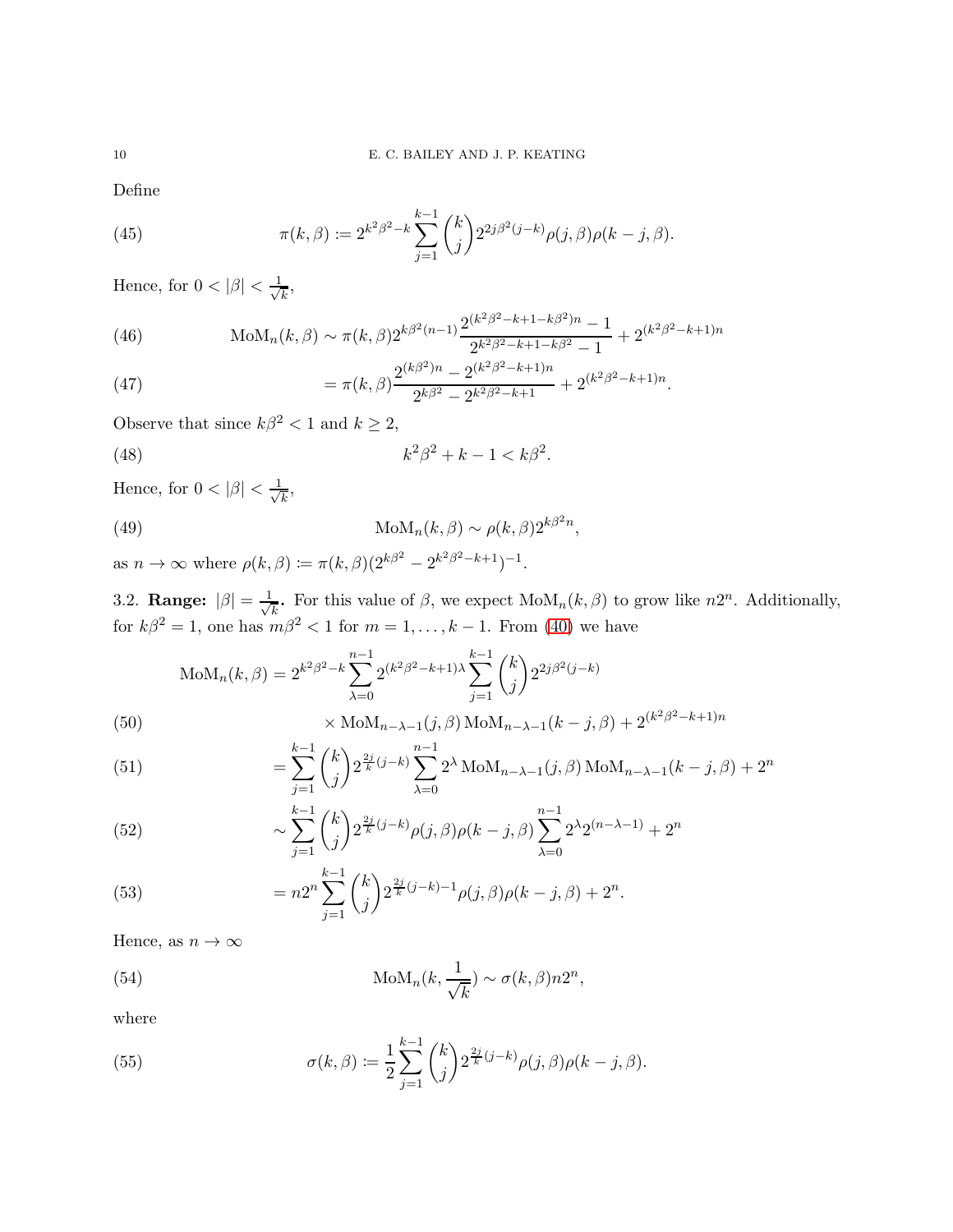<span id="page-10-0"></span>3.3. Range:  $|\beta| > \frac{1}{\sqrt{\beta}}$  $\frac{1}{k}$ . In this range,  $k\beta^2 > 1$  so we expect  $\text{MoM}_n(k, \beta)$  to grow like  $2^{(k^2\beta^2 - k + 1)n}$ . As previously mentioned, it will be necessary to further partition the span of values. The three divisions<sup>[8](#page-10-1)</sup> are:

 $\bullet$   $\frac{1}{\sqrt{7}}$  $\frac{1}{m} < |\beta| < \frac{1}{\sqrt{m}}$  $\frac{1}{m-1}$ , for  $m=3,\ldots,k$ ,  $\bullet$   $\frac{1}{\sqrt{2}}$  $\frac{1}{2} < |\beta|,$ •  $|\beta| = \frac{1}{\sqrt{n}}$  $\frac{1}{m}$ , for  $m = 2, ..., k - 1$ .

<span id="page-10-4"></span>3.3.1. *Range*:  $\frac{1}{\sqrt{2}}$  $\frac{1}{m} < |\beta| < \frac{1}{\sqrt{m}}$  $\frac{1}{m-1}$ . Assume that  $\frac{1}{\sqrt{n}}$  $\frac{1}{m} < |\beta| < \frac{1}{\sqrt{m}}$  $\frac{1}{m-1}$  for some  $m \in \{3, \ldots, k\}$ . We first record a useful rewriting of  $(40)$  due to the symmetric nature of the summands. If k is odd then

$$
\text{MoM}_n(k,\beta) = 2^{k^2\beta^2 - k + 1} \sum_{\lambda=0}^{n-1} 2^{(k^2\beta^2 - k + 1)\lambda} \sum_{j=1}^{\frac{k-1}{2}} \binom{k}{j} 2^{2j\beta^2(j-k)}
$$
  
 
$$
\times \text{MoM}_{n-\lambda-1}(j,\beta) \text{MoM}_{n-\lambda-1}(k-j,\beta) + 2^{(k^2\beta^2 - k + 1)n}.
$$

<span id="page-10-2"></span>Instead if  $k$  is even, then

$$
\text{MoM}_n(k,\beta) = 2^{k^2\beta^2 - k + 1} \sum_{\lambda=0}^{n-1} 2^{(k^2\beta^2 - k + 1)\lambda} \sum_{j=1}^{\frac{k-2}{2}} \binom{k}{j} 2^{2j\beta^2(j-k)} \\
\times \text{MoM}_{n-\lambda-1}(j,\beta) \text{MoM}_{n-\lambda-1}(k-j,\beta) \\
+ 2^{\frac{k^2\beta^2}{2} - k} \binom{k}{\frac{k}{2}} \sum_{\lambda=0}^{n-1} 2^{(k^2\beta^2 - k + 1)\lambda} \left(\text{MoM}_{n-\lambda-1}(\frac{k}{2},\beta)\right)^2 + 2^{(k^2\beta^2 - k + 1)n}.
$$

<span id="page-10-5"></span>In either case,  $\text{MoM}_n(j, \beta)$  is paired with  $\text{MoM}_n(k - j, \beta)$ . Hence, we first consider the case of  $2 < m \leq \left\lfloor\frac{k}{2}\right\rfloor$  $\frac{k}{2}$  and split the sums at m in order to apply [\(33\)](#page-7-1). Then, [\(56\)](#page-10-2) becomes

$$
\text{MoM}_n(k,\beta) = 2^{k^2\beta^2 - k + 1} \sum_{\lambda=0}^{n-1} 2^{(k^2\beta^2 - k + 1)\lambda}
$$
\n
$$
\left[ \sum_{j=1}^{m-1} {k \choose j} 2^{2j\beta^2(j-k)} \text{MoM}_{n-\lambda-1}(j,\beta) \text{MoM}_{n-\lambda-1}(k-j,\beta) + \sum_{j=m}^{k-1} {k \choose j} 2^{2j\beta^2(j-k)} \text{MoM}_{n-\lambda-1}(j,\beta) \text{MoM}_{n-\lambda-1}(k-j,\beta) \right]
$$
\n(58)\n
$$
+ 2^{(k^2\beta^2 - k + 1)n}.
$$

<span id="page-10-3"></span><span id="page-10-1"></span><sup>&</sup>lt;sup>8</sup>Though only when  $k \geq 3$  are all three cases required.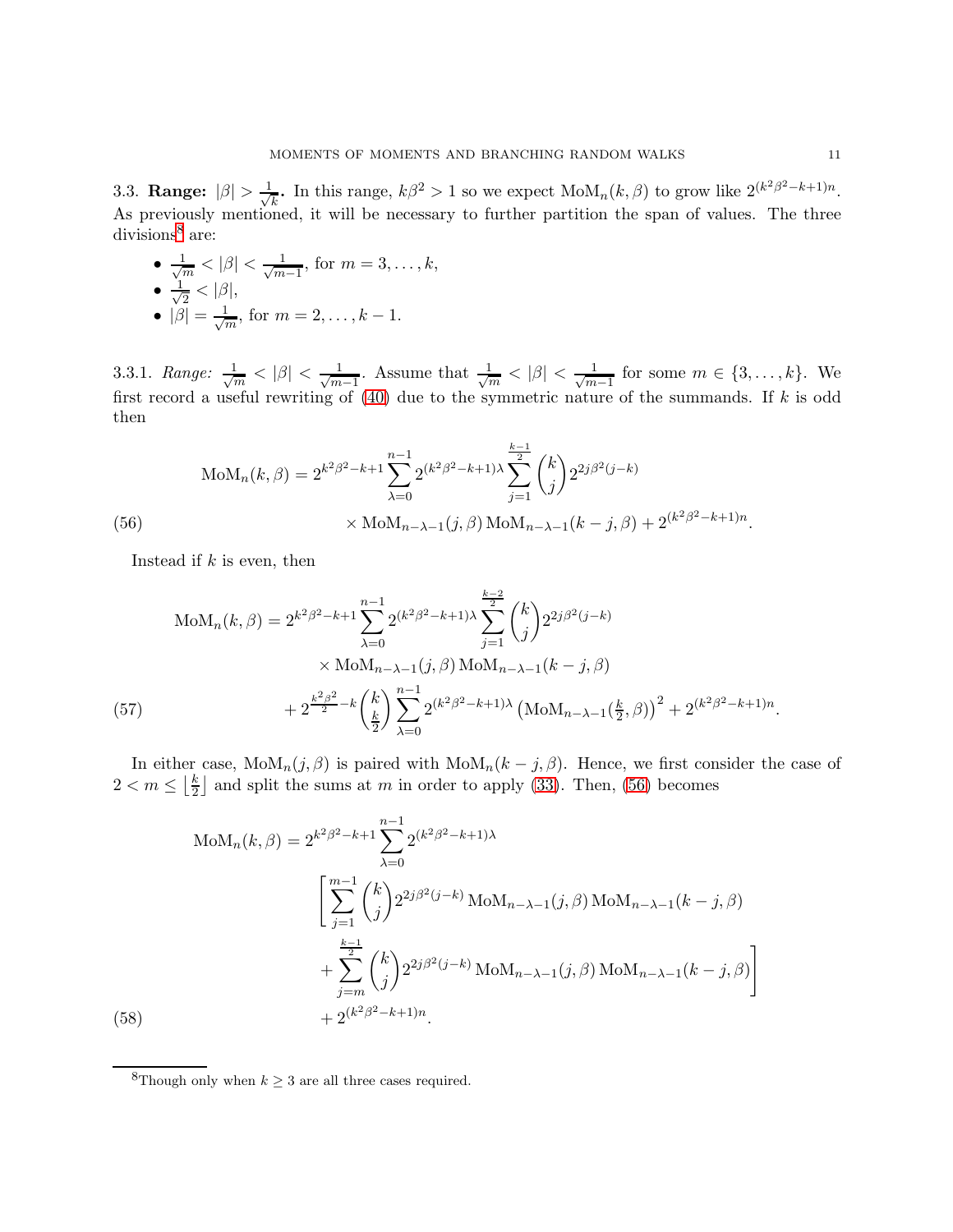Instead if k is even and  $2 < m \leq \frac{k}{2}$ 2

$$
\text{MoM}_n(k,\beta) = 2^{k^2\beta^2 - k + 1} \sum_{\lambda=0}^{n-1} 2^{(k^2\beta^2 - k + 1)\lambda}
$$
\n
$$
\left[ \sum_{j=1}^{m-1} {k \choose j} 2^{2j\beta^2(j-k)} \text{MoM}_{n-\lambda-1}(j,\beta) \text{MoM}_{n-\lambda-1}(k-j,\beta) + \sum_{j=m}^{\frac{k}{2}-1} {k \choose j} 2^{2j\beta^2(j-k)} \text{MoM}_{n-\lambda-1}(j,\beta) \text{MoM}_{n-\lambda-1}(k-j,\beta) \right]
$$
\n
$$
+ 2^{\frac{k^2\beta^2}{2} - k} {k \choose \frac{k}{2}} \sum_{\lambda=0}^{n-1} 2^{(k^2\beta^2 - k + 1)\lambda} \left( \text{MoM}_{n-\lambda-1}(\frac{k}{2},\beta) \right)^2 + 2^{(k^2\beta^2 - k + 1)n}.
$$

If  $\frac{k}{2}$  $\left\lfloor \frac{k}{2} \right\rfloor < m \leq k$  and k odd,

$$
\text{MoM}_n(k,\beta) = 2^{k^2\beta^2 - k + 1} \sum_{\lambda=0}^{n-1} 2^{(k^2\beta^2 - k + 1)\lambda}
$$
\n
$$
\left[ \sum_{j=1}^{k-m} \binom{k}{j} 2^{2j\beta^2(j-k)} \text{MoM}_{n-\lambda-1}(j,\beta) \text{MoM}_{n-\lambda-1}(k-j,\beta) + \sum_{j=k-m+1}^{k-1} \binom{k}{j} 2^{2j\beta^2(j-k)} \text{MoM}_{n-\lambda-1}(j,\beta) \text{MoM}_{n-\lambda-1}(k-j,\beta) \right]
$$
\n(60)\n
$$
+ 2^{(k^2\beta^2 - k + 1)n}.
$$

<span id="page-11-0"></span>If  $\frac{k}{2} < m \leq k$  and k even,

$$
\text{MoM}_n(k,\beta) = 2^{k^2\beta^2 - k + 1} \sum_{\lambda=0}^{n-1} 2^{(k^2\beta^2 - k + 1)\lambda}
$$
\n
$$
\left[ \sum_{j=1}^{k-m} \binom{k}{j} 2^{2j\beta^2(j-k)} \text{MoM}_{n-\lambda-1}(j,\beta) \text{MoM}_{n-\lambda-1}(k-j,\beta) + \sum_{j=k-m+1}^{\frac{k}{2}-1} \binom{k}{j} 2^{2j\beta^2(j-k)} \text{MoM}_{n-\lambda-1}(j,\beta) \text{MoM}_{n-\lambda-1}(k-j,\beta) \right]
$$
\n(61)\n
$$
+ 2^{\frac{k^2\beta^2}{2} - k} \binom{k}{\frac{k}{2}} \sum_{\lambda=0}^{n-1} 2^{(k^2\beta^2 - k + 1)\lambda} \left( \text{MoM}_{n-\lambda-1}(\frac{k}{2},\beta) \right)^2 + 2^{(k^2\beta^2 - k + 1)n}.
$$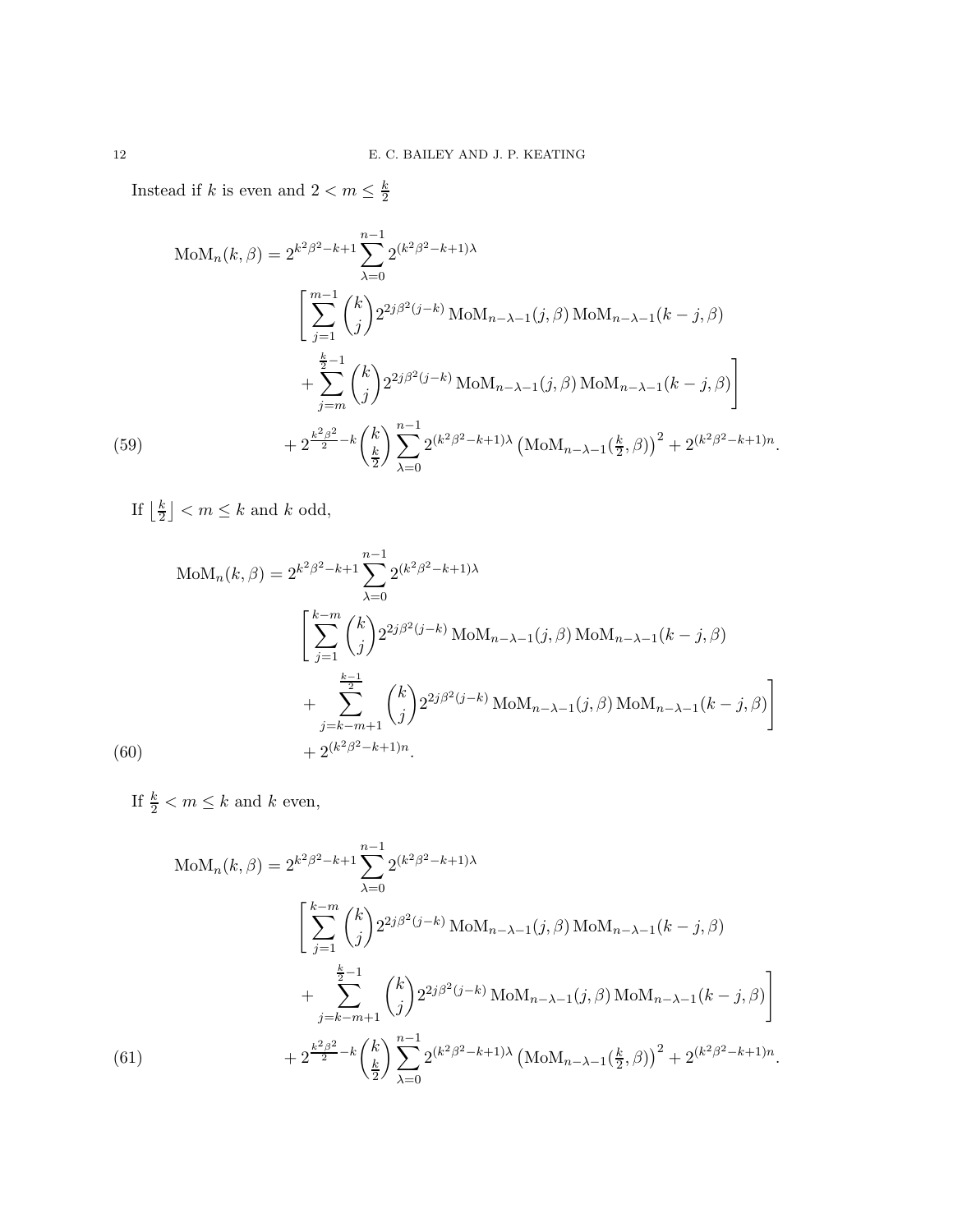Now, applying [\(33\)](#page-7-1) to [\(58\)](#page-10-3), for odd k and  $2 < m \leq \lfloor \frac{k}{2} \rfloor$  $\frac{k}{2}$ 

$$
\begin{split} \text{MoM}_{n}(k,\beta) &\sim 2^{k^{2}\beta^{2}-k+1} \sum_{\lambda=0}^{n-1} 2^{(k^{2}\beta^{2}-k+1)\lambda} \\ & \left[ \sum_{j=1}^{m-1} \binom{k}{j} 2^{2j\beta^{2}(j-k)} \rho(j,\beta) \tau(k-j,\beta) 2^{(j\beta^{2}+(k-j)^{2}\beta^{2}-(k-j)+1)(n-\lambda-1)} \right. \\ &\left. + \sum_{j=m}^{\frac{k-1}{2}} \binom{k}{j} 2^{2j\beta^{2}(j-k)} \tau(j,\beta) \tau(k-j,\beta) 2^{(j^{2}\beta^{2}-j+1+(k-j)^{2}\beta^{2}-(k-j)+1)(n-\lambda-1)} \right] \\ (62) & \left. + 2^{(k^{2}\beta^{2}-k+1)n} \right] \end{split}
$$

$$
= 2^{(k^2\beta^2 - k + 1)n} \Bigg[ \sum_{j=1}^{m-1} {k \choose j} \rho(j,\beta) \tau(k-j,\beta) 2^{j\beta^2(j-1)-j} \frac{1 - 2^{j(\beta^2(j+1-2k)+1)n}}{2^{j(\beta^2(2k-j-1)-1)} - 1} + \sum_{j=m}^{k-1} {k \choose j} \tau(j,\beta) \tau(k-j,\beta) \frac{1 - 2^{(2j\beta^2(j-k)+1)n}}{2(2^{2j\beta^2(k-j)-1} - 1)} + 1 \Bigg].
$$

Hence, in order to show that  $M_0(N, \beta)$  grows like  $2^{(k^2\beta^2 - k + 1)n}$ , we need to establish both that  $2^{j(\beta^2(j+1-2k)+1)n}$  is subleading, for  $j=1,\ldots,m-1$ , as well as  $2^{(2j\beta^2(j-k)+1)n}$  for  $j=m,\ldots,\frac{k-1}{2}$ , provided  $\frac{1}{\sqrt{2}}$  $\frac{1}{m} < |\beta| < \frac{1}{\sqrt{m}}$  $\frac{1}{m-1}$  and  $2 < m \leq \frac{k-1}{2}$ .

<span id="page-12-0"></span>In the first case, we have  $j\beta^2 < 1$  for  $j = 1, \ldots, m - 1$  as  $\frac{1}{\sqrt{t}}$  $\frac{1}{m} < |\beta| < \frac{1}{\sqrt{m}}$  $\frac{1}{m-1}$ . Further

(64) 
$$
j\beta^2 < 1 < (2k-1)\beta^2 - 1
$$

since  $l\beta^2 > 1$  for  $l = m, \ldots, k$ . Hence

<span id="page-12-1"></span>(65) 
$$
\beta^2(j+1-2k)+1 < 0,
$$

as required. Now take  $j = m, \ldots, \frac{k-1}{2}$ . By assumption,  $l\beta^2 > 1$  for  $l \geq m$ , and  $m \leq \frac{k-1}{2}$ . We therefore have

(66) 
$$
j\beta^2(k-j) > 1 > \frac{1}{2}
$$

hence

(67) 
$$
2j\beta^2(j-k)+1 < 0.
$$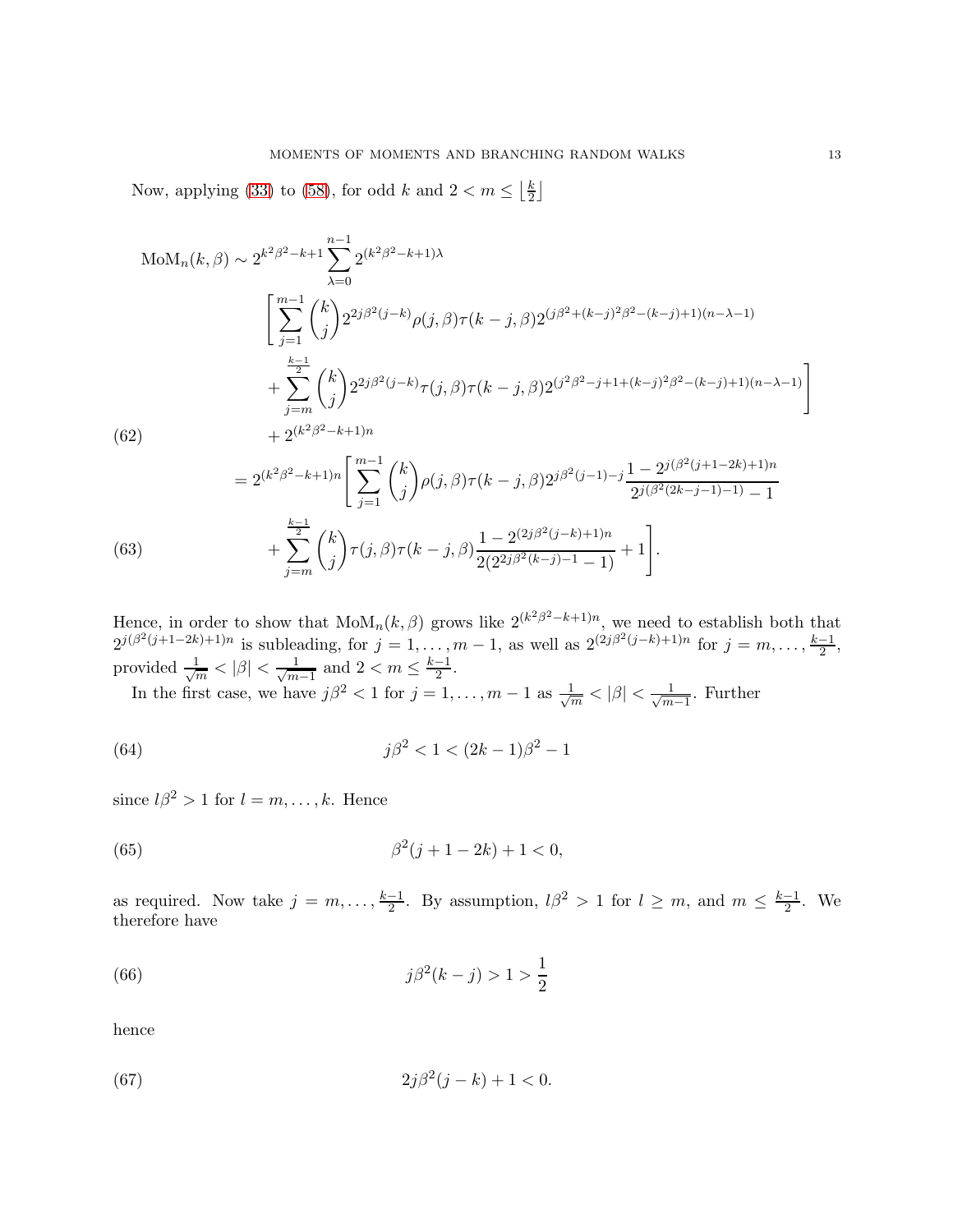If k is even, but still  $2 < m \leq \frac{k}{2}$  $\frac{k}{2}$  then entirely similarly to the odd k case we find

$$
\begin{split} \text{MoM}_{n}(k,\beta) &\sim 2^{(k^{2}\beta^{2}-k+1)n} \Bigg[ \sum_{j=1}^{m-1} \binom{k}{j} \rho(j,\beta) \tau(k-j,\beta) 2^{j\beta^{2}(j-1)-j} \frac{1-2^{j(\beta^{2}(j+1-2k)+1)n}}{2^{j(\beta^{2}(2k-j-1)-1)}-1} \\ &+ \sum_{j=m}^{\frac{k-2}{2}} \binom{k}{j} \tau(j,\beta) \tau(k-j,\beta) \frac{1-2^{(2j\beta^{2}(j-k)+1)n}}{2(2^{2j\beta^{2}(k-j)-1}-1)} \\ &+ \binom{k}{\frac{k}{2}} \tau(\frac{k}{2},\beta)^{2} \frac{1-2^{(1-\frac{k^{2}\beta^{2}}{2})n}}{2^{2}(2^{\frac{k^{2}\beta^{2}}{2}-1}-1)} + 1 \Bigg], \end{split}
$$
\n
$$
(68)
$$

<span id="page-13-0"></span>thus, the same arguments hold for the first two sums of  $(68)$  as for the odd k case. We are done provided additionally that the contribution from  $2^{(1-\frac{k^2\beta^2}{2})}$  $\frac{p}{2}^{2}$ <sup>2</sup> is subleading. As  $k\beta^2 > 1$  and  $k > 2$ , we therefore have  $k^2\beta^2 > 2$ , and so

(69) 
$$
1 - \frac{k^2 \beta^2}{2} < 0.
$$

Moving to the case where  $\frac{k-1}{2} < m \leq k$  and k odd, and applying [\(33\)](#page-7-1) to [\(60\)](#page-11-0) we find

$$
\text{MoM}_n(k,\beta) \sim 2^{(k^2\beta^2 - k + 1)n} \left[ \sum_{j=1}^{k-m} \binom{k}{j} \rho(j,\beta) \tau(k-j,\beta) 2^{j(\beta^2(j-1)-1)} \frac{1 - 2^{j(\beta^2(j+1-2k)+1)n}}{2^{j(\beta^2(2k-j-1)-1)} - 1} + 1 \right]
$$
\n
$$
(70) \qquad + 2^{k^2\beta^2 - k + 1 - k\beta^2} \sum_{j=k-m+1}^{k-1} \binom{k}{j} \rho(j,\beta) \rho(k-j,\beta) 2^{2j\beta^2(j-k)} \frac{2^{(k^2\beta^2 - k + 1)n} - 2^{k\beta^2 n}}{2^{k^2\beta^2 - k + 1 - k\beta^2} - 1}.
$$

<span id="page-13-1"></span>Since  $k\beta^2 > 1$  by assumption, we have that the terms in the second sum of [\(70\)](#page-13-1) do grow asymptotically like  $2^{(k^2)^2 - k + 1)n}$ . To confirm that this is also true for the terms in the first sum, we check that  $j(\beta^2(j+1-2k)+1<0$  for  $j=1,\ldots,k-m$  and  $\frac{k-1}{2} < m \leq k$ . This is true by the same arguments as above (see [\(64\)](#page-12-0) and [\(65\)](#page-12-1)).

To conclude we consider the case of even k and  $\frac{k}{2} < m \leq k$ , we find here that

$$
\text{MoM}_n(k,\beta) \sim 2^{(k^2\beta^2 - k + 1)n} \left[ \sum_{j=1}^{k-m} {k \choose j} \rho(j,\beta) \tau(k-j,\beta) 2^{j(\beta^2(j-1)-1)} \frac{1 - 2^{j(\beta^2(j+1-2k)+1)n}}{2^{j(\beta^2(2k-j-1)-1)} - 1} + 1 \right]
$$
\n
$$
+ 2^{k^2\beta^2 - k + 1 - k\beta^2} \sum_{j=k-m+1}^{k-2} {k \choose j} \rho(j,\beta) \rho(k-j,\beta) 2^{2j\beta^2(j-k)} \frac{2^{(k^2\beta^2 - k + 1)n} - 2^{k\beta^2 n}}{2^{k^2\beta^2 - k + 1 - k\beta^2} - 1}
$$
\n
$$
(71) \qquad + 2^{\frac{k^2\beta^2}{2} - k - k\beta^2} {k \choose \frac{k}{2}} \rho(\frac{k}{2},\beta)^2 \frac{2^{(k^2\beta^2 - k + 1)n} - 2^{k\beta^2 n}}{2^{k^2\beta^2 - k + 1 - k\beta^2} - 1},
$$

thus we employ the arguments of [\(70\)](#page-13-1). This concludes the proof for  $|\beta| \in \left(\frac{1}{\sqrt{2}}\right)$  $\frac{1}{m}, \frac{1}{\sqrt{m}}$  $m-1$  , where  $m \in \{3, \ldots, k\}.$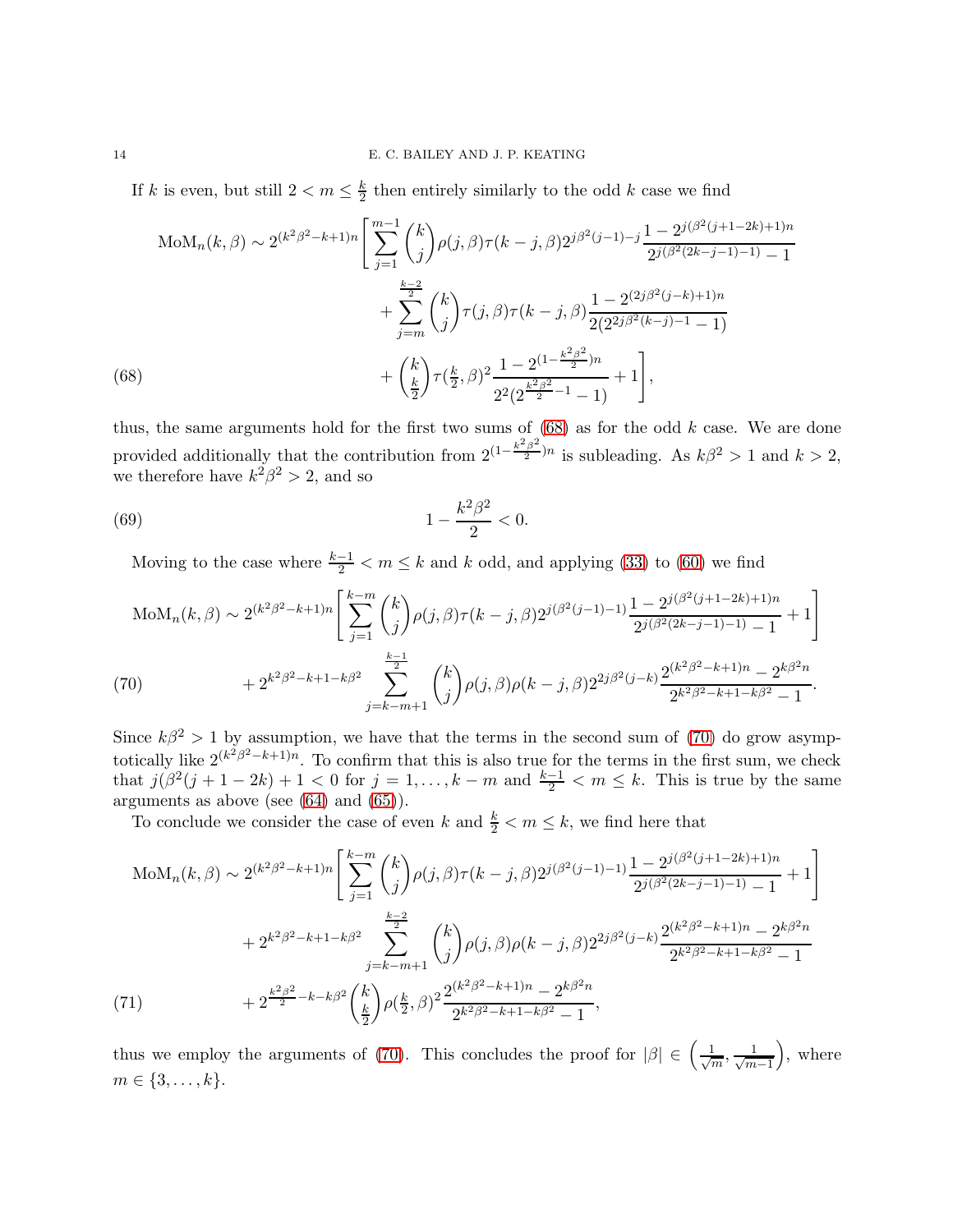<span id="page-14-0"></span>3.3.2. *Range:* <sup>√</sup> 1  $\frac{1}{2} < |\beta|$ . In this range,  $l\beta^2 > 1$  for all  $l = 2, ..., k$ . Since  $M \circ M_n(1, \beta) = 2^{\beta^2 n}$ , we replace all occurrences of  $\text{MoM}_{n-\lambda-1}(l,\beta)$  in [\(40\)](#page-8-0) by

(72) 
$$
\tau(j,\beta)2^{(j^2\beta^2-j+1)(n-\lambda-1)}
$$

for  $j = 1, ..., k - 1$  using [\(33\)](#page-7-1) (where recall we define  $\tau(1, \beta) \equiv 1$ )). Thus,

$$
\text{MoM}_n(k,\beta) \sim 2^{(k^2\beta^2 - k + 1)n} \left[ \frac{1}{2^2} \sum_{j=1}^{k-1} {k \choose j} \tau(j,\beta) \tau(k-j,\beta) 2^{(2j\beta^2(j-k)+1)n} \sum_{\lambda=0}^{n-1} 2^{(2j\beta^2(k-j)-1)} \lambda + 1 \right]
$$
\n
$$
(73) \qquad = 2^{(k^2\beta^2 - k + 1)n} \left[ \frac{1}{2^2} \sum_{j=1}^{k-1} {k \choose j} \tau(j,\beta) \tau(k-j,\beta) \frac{1 - 2^{(2j\beta^2(j-k)+1)n}}{2^{2j\beta^2(k-j)-1} - 1} + 1 \right].
$$

Thus, in order to establish that  $M_0(N, \beta)$  grows as  $2^{(k^2\beta^2 - k + 1)n}$  for this range of  $\beta$ , we confirm that the contribution from  $2^{(2j\beta^2(j-k)+1)n}$  is subleading for  $j = 1, ..., k-1$ . This is true since  $2j\beta^2 > 1$  by assumption and  $k - j \ge 1$ , so

(74) 
$$
2j\beta^2(k-j) > 1.
$$

3.3.3. *Range:*  $|\beta| = \frac{1}{\sqrt{n}}$  $\frac{1}{m}$ . Assume that  $|\beta| = \frac{1}{\sqrt{n}}$  $\frac{1}{m}$  for some  $m \in \{2, \ldots, k-1\}$  (the cases  $m =$  $1, k$  were dealt with in sections [3.3.2](#page-14-0) and [3.2](#page-9-0) respectively). We revisit the techniques used in section [3.3.1.](#page-10-4) Beginning with the odd  $k$  case, we separate [\(56\)](#page-10-2) around the mth term to find

$$
\begin{split} \text{MoM}_{n}(k,\beta) &= 2^{k^{2}\beta^{2}-k+1} \sum_{\lambda=0}^{n-1} 2^{(k^{2}\beta^{2}-k+1)\lambda} \\ & \bigg[\sum_{j=1}^{m-1} \binom{k}{j} 2^{2j\beta^{2}(j-k)} \, \text{MoM}_{n-\lambda-1}(j,\beta) \, \text{MoM}_{n-\lambda-1}(k-j,\beta) \\ &+ \binom{k}{m} 2^{2\beta^{2}m(m-k)} \, \text{MoM}_{n-\lambda-1}(m,\beta) \, \text{MoM}_{n-\lambda-1}(k-m,\beta) \\ &+ \sum_{j=m+1}^{\frac{k-1}{2}} \binom{k}{j} 2^{2j\beta^{2}(j-k)} \, \text{MoM}_{n-\lambda-1}(j,\beta) \, \text{MoM}_{n-\lambda-1}(k-j,\beta) \\ &+ 2^{(k^{2}\beta^{2}-k+1)n} .\end{split}
$$
\n
$$
\begin{split}
$$
\n(75)

Since the sums over  $j = 1, \ldots, m-1$  and  $j = m+1, \ldots, \frac{k-1}{2}$  can be handled using the arguments of section [3.3.1,](#page-10-4) we only need to determine how the middle term (i.e.  $j = m$ ) grows asymptotically.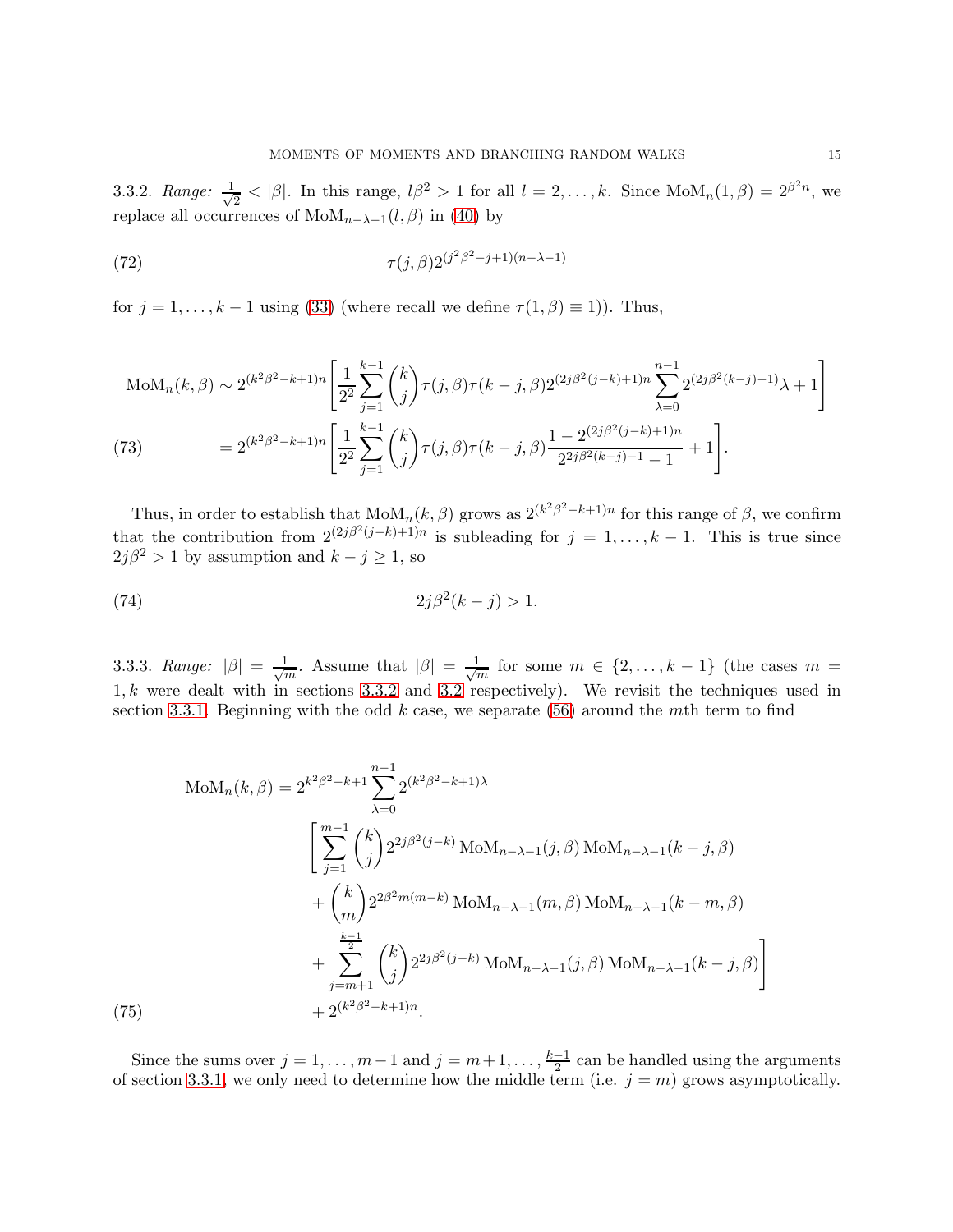Using [\(33\)](#page-7-1) we examine

$$
2^{k^2 \beta^2 - k + 1} {k \choose m} 2^{2\beta^2 m(m-k)} \sum_{\lambda=0}^{n-1} 2^{(k^2 \beta^2 - k + 1)\lambda} \text{MoM}_{n-\lambda-1}(m, \beta) \text{MoM}_{n-\lambda-1}(k-m, \beta)
$$

$$
\sim {k \choose m} \sigma(m, \frac{1}{\sqrt{m}}) \tau(k-m, \frac{1}{\sqrt{m}}) 2^{k^2 \beta^2 - k + 1 + 2(m-k)}
$$

$$
\sum_{\lambda=0}^{n-1} (n - \lambda - 1) 2^{(k^2 \beta^2 - k + 1)\lambda} 2^{(1 + (k-m)^2 \beta^2 - (k-m) + 1)(n-\lambda-1)}
$$

<span id="page-15-0"></span>(77) 
$$
= \frac{1}{2} {k \choose m} \sigma(m, \frac{1}{\sqrt{m}}) \tau(k-m, \frac{1}{\sqrt{m}}) 2^{(k^2 \beta^2 - k + 1 + 2(m-k) + 1)n} \sum_{\lambda=0}^{n-1} (n - \lambda - 1) 2^{(2(k-m)-1)\lambda}.
$$

Computing the sum over  $\lambda$ , we have

<span id="page-15-1"></span>(78) 
$$
\sum_{\lambda=0}^{n-1} (n-\lambda-1) 2^{2(m-k)\lambda} = \frac{2^{(2(k-m)-1)n} - 1 + n(1-2^{2(k-m)-1})}{(1-2^{2(k-m)-1})^2}.
$$

Combining [\(77\)](#page-15-0) and [\(78\)](#page-15-1) gives

$$
\frac{1}{2}\binom{k}{m}\sigma(m,\frac{1}{\sqrt{m}})\tau(k-m,\frac{1}{\sqrt{m}})2^{(k^2\beta^2-k+1+2(m-k)+1)n}\sum_{\lambda=0}^{n-1}(n-\lambda-1)2^{(2(k-m)-1)\lambda}
$$
\n
$$
=\frac{1}{2}\binom{k}{m}\sigma(m,\frac{1}{\sqrt{m}})\tau(k-m,\frac{1}{\sqrt{m}})
$$
\n(79)\n
$$
\times \frac{2^{(k^2\beta^2-k+1)n}-2^{(k^2\beta^2-k+1+2(m-k)+1)n}+n2^{(k^2\beta^2-k+1+2(m-k)+1)n}(1-2^{2(k-m)-1})}{(1-2^{2(k-m)-1})^2}.
$$

Thus, the result follows once it is established that  $2(m - k) + 1$  is negative. By assumption  $m \in \{2, \ldots, k-1\}$ , so  $2(k-m) > 1$  and thus we conclude. The case for even k follows from precisely the same reasoning, except in the case where  $m = \frac{k}{2}$  $\frac{\kappa}{2}$ .

Assume  $k \ge 4$  is even<sup>[9](#page-15-2)</sup> and  $m = \frac{k}{2}$ , then by [\(57\)](#page-10-5) we have

$$
\text{MoM}_n(k,\beta) = 2^{k^2\beta^2 - k + 1} \sum_{\lambda=0}^{n-1} 2^{(k^2\beta^2 - k + 1)\lambda} \sum_{j=1}^{\frac{k-2}{2}} \binom{k}{j} 2^{2j\beta^2(j-k)} \times \text{MoM}_{n-\lambda-1}(j,\beta) \text{MoM}_{n-\lambda-1}(k-j,\beta) + 2^{\frac{k^2\beta^2}{2} - k} \binom{k}{\frac{k}{2}} \sum_{\lambda=0}^{n-1} 2^{(k^2\beta^2 - k + 1)\lambda} \left(\text{MoM}_{n-\lambda-1}(\frac{k}{2},\beta)\right)^2 + 2^{(k^2\beta^2 - k + 1)n}.
$$

As above, the sum has already been handled by the argument in section [3.3.1,](#page-10-4) thus we only consider the penultimate term. Since  $k \geq 4$ , when we apply [\(33\)](#page-7-1), we may replace MoM<sub>n-λ-1</sub>( $\frac{k}{2}$ )  $\frac{\kappa}{2}, \beta)$ 

<span id="page-15-2"></span><sup>&</sup>lt;sup>9</sup>Recall that the case  $k = 2$  has already been calculated in section [2.2.](#page-4-6)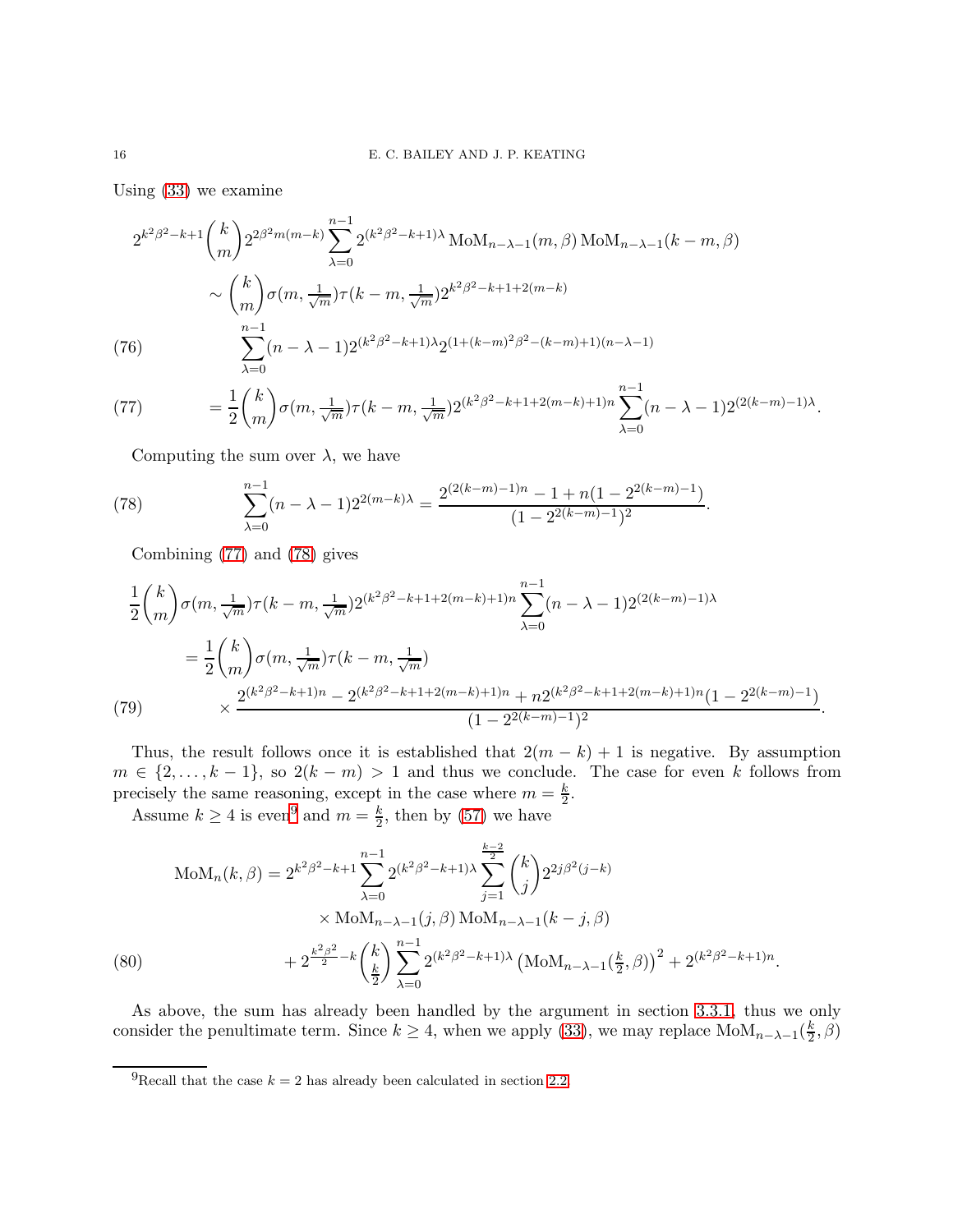with  $\sigma(k,\beta)(n-\lambda-1)2^{n-\lambda-1}$  (this is not true if  $k=2$ ):

$$
2^{\frac{k^2\beta^2}{2}-k} {\binom{k}{\frac{k}{2}}} \sum_{\lambda=0}^{n-1} 2^{(k^2\beta^2-k+1)\lambda} \left(\text{MoM}_{n-\lambda-1} \left(\frac{k}{2}, \beta\right)\right)^2
$$
\n(81)\n
$$
\sim {\binom{k}{\frac{k}{2}}} \sigma(k, \beta)^2 2^{2(n-1)} \sum_{\lambda=0}^{n-1} (n-\lambda-1)^2 2^{(k-1)\lambda}
$$
\n(82)\n
$$
= {\binom{k}{2}} \sigma(k, \beta)^2 \frac{(2^{(k+1)n} - 2^{2n})(2^k + 2) - 2(n2^n(2^{k-1} - 1))^2 - n2^{2n}(2^k - 2)}{(2n+1)n}
$$

(82) 
$$
= \left(\frac{k}{2}\right) \sigma(k,\beta)^2 \frac{(2^{(k+1)(k-2)}) (2^k+2) - 2(n2^k(2^k-1)) - n2^k(2^k-2)}{(2^k-2)^3}.
$$

By assumption,  $\frac{k}{2}\beta^2 = 1$ , so  $k^2\beta^2 - k + 1$  simplifies to  $k + 1$ . Thus, the result follows if  $2^{2n}$  is subleading to  $2^{(k+1)n}$ . This follows since  $k \geq 4$ .

3.4. Proof of Corollary [2.1.1.](#page-4-3) Assume  $k, \beta \in \mathbb{N}$ . When  $k = 1, 2$ , the result follows from the computation in section [2.2,](#page-4-6) see  $(18)$ ,  $(19)$  and  $(25)$ . There it is shown that

(83) 
$$
\text{MoM}_n(1,\beta) = 2^{\beta^2 n},
$$

(84) 
$$
\text{MoM}_n(2,\beta) = \frac{2^{2\beta^2} - 1}{2^{2\beta^2} - 2} 2^{(4\beta^2 - 1)n} - \frac{1}{2^{2\beta^2} - 2} 2^{(2\beta^2)n},
$$

thus both are polynomials in  $2^n$  of degree  $k^2\beta^2 - k + 1$ . Proceeding inductively, assume that

(85) 
$$
\text{MoM}_n(j,\beta) = \sum_{r_j=0}^{j^2 \beta^2 - j + 1} \alpha_{r_j}^j 2^{nr_j}
$$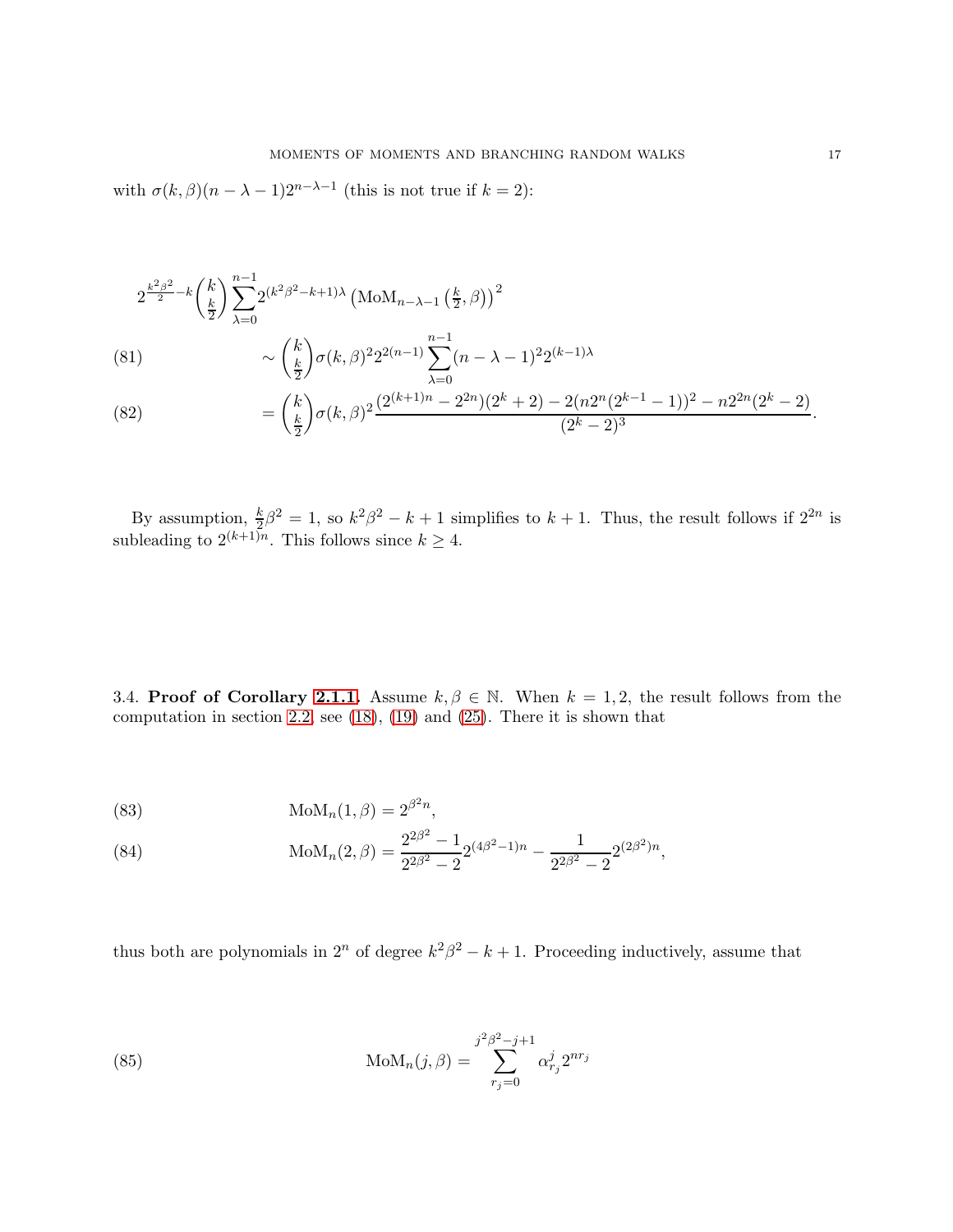for  $j < k$ , and that  $\alpha_{r_j}^j$  are the appropriate coefficients for the polynomial  $M_0$  $(n, \beta)$ . Then, using [\(40\)](#page-8-0),

 $\text{MoM}_n(k, \beta)$  $= 2^{k^2\beta^2-k}\sum^{k-1}$  $j=1$  $\sqrt{k}$ j  $\bigg\} 2^{2j\beta^2(j-k)}$ ×  $\sum_{n=1}^{n-1} 2^{(k^2\beta^2 - k + 1)\lambda} \text{MoM}_{n-\lambda-1}(j,\beta) \text{MoM}_{n-\lambda-1}(k-j,\beta) + 2^{(k^2\beta^2 - k + 1)n}$  $\lambda=0$ (86)  $= 2^{k^2\beta^2-k} \sum$  $\frac{k-1}{2}$  $j=1$  $\sqrt{k}$ j  $\bigg\} 2^{2j\beta^2(j-k)}$  $\sum^{j^2\beta^2-j+1}$  $r_j=0$  $\sum^{(k-j)^2\beta^2-(k-j)+1}$  $r_{k-j}=0$  $\alpha_{r_j}^j \alpha_{r_{k-j}}^{k-j} 2^{(r_j + r_{k-j})(n-1)}$ ×  $\sum^{n-1}$  $\lambda=0$  $2^{(k^2\beta^2-k+1-r_j-r_{k-j})\lambda}+2^{(k^2\beta^2-k+1)n}$ (87)  $= 2^{k^2\beta^2-k}\sum^{k-1}$  $j=1$  $\sqrt{k}$ j  $\bigg\} 2^{2j\beta^2(j-k)}$  $\sum^{j^2\beta^2-j+1}$  $r_j=0$  $\sum^{(k-j)^2\beta^2-(k-j)+1}$  $r_{k-j}=0$  $\alpha_{r_j}^j \alpha_{r_{k-j}}^{k-j} 2^{(r_j + r_{k-j})(n-1)}$ ×  $2^{(k^2\beta^2-k+1-(r_j-r_{k-j}))n}-1$  $2^{k^2\beta^2-k+1-(r_j+r_{k-j})}-1$  $+2^{(k^2\beta^2-k+1)n}$ (88)  $=2^{k^2\beta^2-k}\sum$  $\frac{k-1}{2}$  $j=1$  $\sum^{j^2\beta^2-j+1}$  $r_j=0$  $\sum^{(k-j)^2\beta^2-(k-j)+1}$  $r_{k-j}=0$  $\binom{k}{i}$  $\int_{j}^{k} 2^{2j\beta^2(j-k)} \alpha_{r_j}^j \alpha_{r_{k-j}}^{k-j}$  $\frac{\alpha_{r_j}\alpha_{r_{k-j}}}{2^{k^2\beta^2-k+1}-2^{r_j+r_{k-j}}} (2^{(k^2\beta^2-k+1)n}-2^{(r_j+r_{k-j})n})$  $+2^{(k^2\beta^2-k+1)n}$ . (89)

Thus,  $\text{MoM}_n(k, \beta)$  is a sum of polynomials in  $2^n$ . Since we determined in section [3.3](#page-10-0) that when  $k\beta^2 > 1$ , Mo $M_n(k, \beta)$  grows like  $2^{(k^2\beta^2 - k + 1)n}$ , we hence have shown that  $M_0M_n(k, \beta)$  is a polynomial in  $2^n$  of this degree. This completes the proof of corollary [2.1.1.](#page-4-3)

### 4. Acknowledgements

ECB is grateful to the Heilbronn Institute for Mathematical Research for support. JPK is pleased to acknowledge support from ERC Advanced Grant 740900 (LogCorRM) and a Royal Society Wolfson Research Merit Award. We would also like to thank the anonymous referees for their careful reading of the manuscript, and for their helpful questions and comments.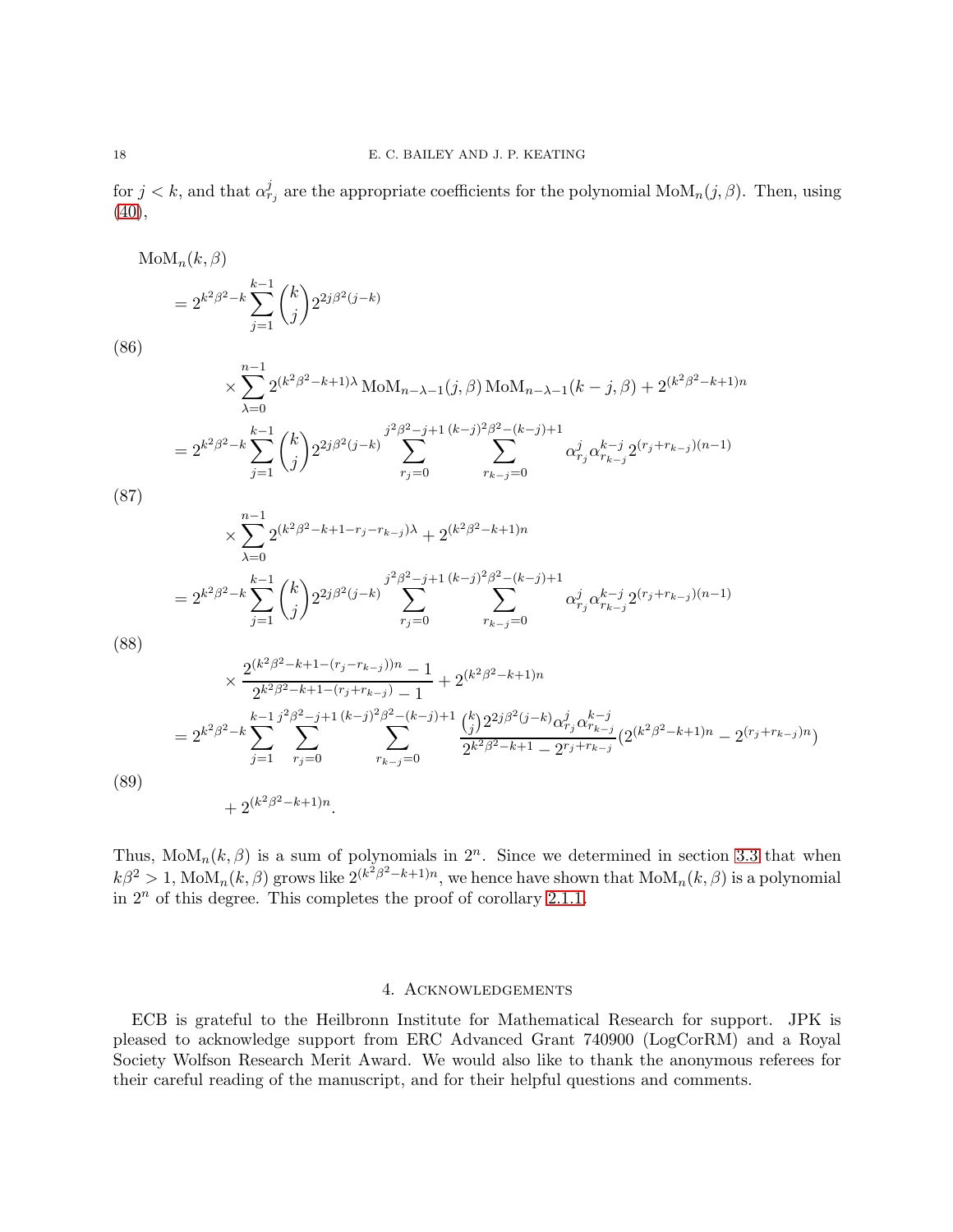# APPENDIX A. EXPLICIT EXAMPLES FOR SMALL  $k$

<span id="page-18-0"></span>We completely determined  $M_0(M_n(1, \beta)$  and  $M_0(M_n(2, \beta))$  in section [2.2,](#page-4-6) see [\(19\)](#page-5-5), [\(27\)](#page-6-2), [\(28\)](#page-6-3), [\(30\)](#page-6-4). These are valid for any non-zero, real  $\beta$  (and  $M_0(M_n(k, 0) = 1$  for any  $k \in \mathbb{N}$ ). Hence, we have

(90) MoMn(1, β) = 2<sup>β</sup> <sup>2</sup>n

and as  $n \to \infty$ 

(91) 
$$
\text{MoM}_n(2,\beta) \sim \begin{cases} \frac{1}{2(1-2^{2\beta^2-1})} 2^{2\beta^2 n}, & \text{if } 2\beta^2 < 1, \\ \frac{n}{2} 2^n, & \text{if } 2\beta^2 = 1, \\ \frac{2^{2\beta^2-1}}{2(2^{2\beta^2-1}-1)} 2^{(4\beta^2-1)n}, & \text{if } 2\beta^2 > 1. \end{cases}
$$

Following the method outlined in section [2.2,](#page-4-6) we calculate for  $k = 3$ : (92)

$$
\begin{split} \text{MoM}_{n}(3,\beta) &= \frac{1}{2^{3n}} \sum_{l_{1},l_{2},l_{3}=0}^{2^{n}} \mathbb{E}\left[e^{2\beta(X_{n}(l_{1})+X_{n}(l_{2})+X_{n}(l_{3}))}\right] \\ &= \frac{2}{2^{3n}} \binom{3}{1} \sum_{\lambda=0}^{n-1} 2^{(9\beta^{2}+1)\lambda} 2^{5\beta^{2}} 2^{3(n-\lambda-1)} 2^{\beta^{2}(n-\lambda-1)} \text{ MoM}_{n-\lambda-1}(2,\beta) + 2^{(9\beta^{2}-2)n} \\ &= \binom{3}{1} 2^{4\beta^{2}-2} 2^{\beta^{2}n} \sum_{\lambda=0}^{n-1} 2^{(8\beta^{2}-2)\lambda} \left(2^{2\beta^{2}(n-\lambda-1)} \frac{2^{(2\beta^{2}-1)(n-\lambda-1)}-1}{2(2^{2\beta^{2}-1}-1)} + 2^{(4\beta^{2}-1)(n-\lambda-1)}\right) \\ &+ 2^{(9\beta^{2}-2)n} .\end{split}
$$

<span id="page-18-1"></span>The second equality follows by splitting the paths before and after the last common level  $\lambda$  := lcl $(l_1, l_2, l_3)$ . Note that at the splitting point, there are  $2^{\lambda}$  choices for lca $(l_1, l_2, l_3)$  given  $\lambda$ , and hence  $\binom{3}{1}$  $\binom{3}{1}$  choices for which paths are paired, and which is the single path. The third equality follows by substituting in [\(25\)](#page-6-0). Hence, calculating the sum over  $\lambda$ , we find

$$
\text{MoM}_n(3,\beta) = {3 \choose 1} \left[ \frac{2^{(9\beta^2 - 2)n} - 2^{(5\beta^2 - 1)n}}{2(2^{4\beta^2 - 1} - 1)} + \frac{2^{(9\beta^2 - 2)n} - 2^{(5\beta^2 - 1)n}}{2(2^{2\beta^2} - 2)(2^{4\beta^2 - 1} - 1)} - \frac{2^{2\beta^2} (2^{(9\beta^2 - 2)n} - 2^{3\beta^2 n})}{2^2 (2^{2\beta^2} - 2)(2^{6\beta^2 - 2} - 1)} \right] + 2^{(9\beta^2 - 2)n}
$$
\n
$$
= {3 \choose 1} \left[ \frac{2^{6\beta^2} - 2}{(2^{4\beta^2} - 2)(2^{6\beta^2} - 2^2)} 2^{(9\beta^2 - 2)n} - \frac{2^{2\beta^2} - 1}{(2^{4\beta^2} - 2)(2^{2\beta^2} - 2)} 2^{(5\beta^2 - 1)n} \right]
$$
\n
$$
(96)
$$
\n
$$
+ \frac{2^{2\beta^2}}{(2^{6\beta^2} - 2^2)(2^{2\beta^2} - 2)} 2^{3\beta^2 n} \right] + 2^{(9\beta^2 - 2)n}.
$$

Thus, if  $3\beta^2 > 1$  then

(97) 
$$
\text{MoM}_n(3,\beta) \sim \left(1 + \frac{3(2^{6\beta^2} - 2)}{(2^{4\beta^2} - 2)(2^{6\beta^2} - 2^2)}\right) 2^{(9\beta^2 - 2)n}.
$$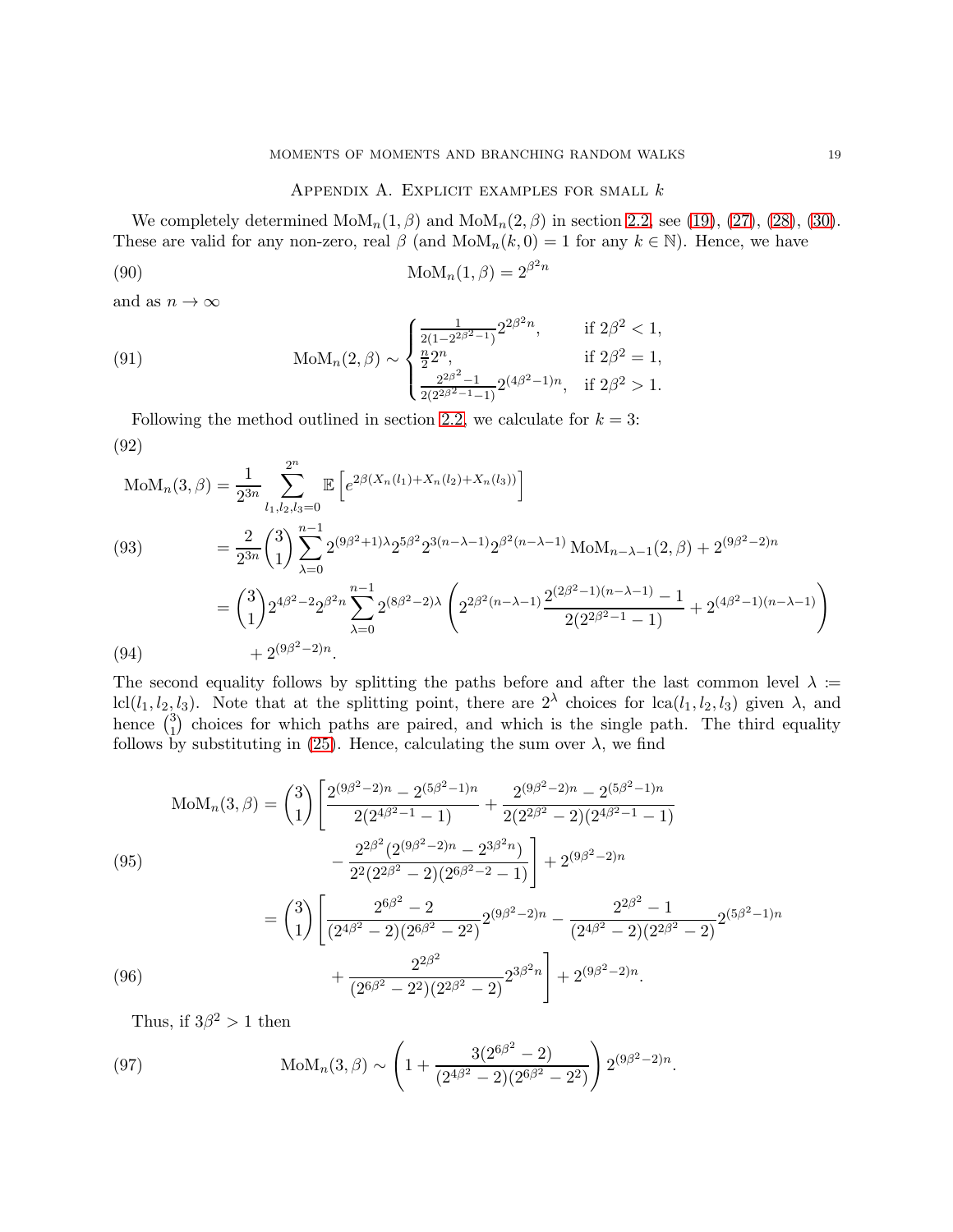If instead  $3\beta^2 < 1$  then

(98) 
$$
\text{MoM}_n(3,\beta) \sim \frac{3 \cdot 2^{2\beta^2}}{(2^{6\beta^2} - 2^2)(2^{2\beta^2} - 2)} 2^{3\beta^2 n}.
$$

Finally, if  $3\beta^2 = 1$  then using [\(94\)](#page-18-1) we find

(99) 
$$
\text{MoM}_n(3, \frac{1}{\sqrt{3}}) = 3 \cdot 2^{\frac{1}{3}(n-2)} \left[ \frac{2^{\frac{2}{3}(n-1)}}{2^{\frac{2}{3}} - 2} \sum_{\lambda=0}^{n-1} (2^{-\frac{1}{3}(n-\lambda-1)} - 1) + 2^{\frac{1}{3}(n-1)} \sum_{\lambda=0}^{n-1} 2^{\frac{1}{3}\lambda} \right] + 2^n
$$

(100) 
$$
= \frac{3}{2^{\frac{7}{3}} - 2^2} n 2^n - \frac{3 \cdot 2^{\frac{1}{3}}}{(2^{\frac{7}{3}} - 2^2)(2^{\frac{1}{3}} - 1)} (2^n - 2^{\frac{2}{3}n}) + \frac{3}{2^{\frac{4}{3}} - 2} (2^n - 2^{\frac{2}{3}n}) + 2^n.
$$

Thus, as  $n \to \infty$ 

(101) 
$$
\text{MoM}_n(3, \frac{1}{\sqrt{3}}) \sim \frac{3}{2^{\frac{7}{3}} - 2^2} n 2^n.
$$

Hence, overall as  $n \to \infty$ ,

(102) 
$$
\operatorname{MoM}_n(3,\beta) \sim \begin{cases} \frac{3 \cdot 2^{2\beta^2}}{(2^2 - 2^{6\beta^2})(2 - 2^{2\beta^2})} 2^{3\beta^2 n}, & \text{if } 3\beta^2 < 1, \\ \frac{3}{2^{\frac{7}{3}} - 2^2} n 2^n, & \text{if } 3\beta^2 = 1, \\ \left(1 + \frac{3(2^{6\beta^2} - 2)}{(2^{4\beta^2} - 2)(2^{6\beta^2} - 2^2)}\right) 2^{(9\beta^2 - 2)n}, & \text{if } 3\beta^2 > 1. \end{cases}
$$

Using the inductive method described above, one additionally finds that

$$
MoM_n(4, \beta) = 2^{(16\beta^2 - 3)n} + {4 \choose 1} \frac{2^{(16\beta^2 - 3)n} - 2^{(10\beta^2 - 2)n}}{2^{6\beta^2} - 2}
$$
  
+  ${4 \choose 1} {3 \choose 1} \left[ \frac{2^{(16\beta^2 - 3)n} - 2^{(10\beta^2 - 2)n}}{(2^{4\beta^2} - 2) (2^{6\beta^2} - 4)} + \frac{2^{8\beta^2} (2^{(16\beta^2 - 3)n} - 2^{4\beta^2 n})}{(2^{2\beta^2} - 2) (2^{6\beta^2} - 4) (2^{12\beta^2} - 8)} - \frac{{2^{6\beta^2 - 2^{4\beta^2}}} (2^{(16\beta^2 - 3)n} - 2^{(6\beta^2 - 1)n})}{(2^{2\beta^2} - 2) (2^{4\beta^2} - 2) (2^{10\beta^2} - 4)} \right] + {4 \choose 2} 2^{8\beta^2 - 4} \left[ \frac{2^{(16\beta^2 - 3)n} - 2^{4\beta^2 n}}{(2^{2\beta^2} - 2)^2 (2^{16\beta^2 - 3} - 2^{4\beta^2})} - \frac{2^{2 - 6\beta^2} (2^{(16\beta^2 - 3)n} - 2^{(6\beta^2 - 1)n})}{(2^{2\beta^2} - 2)^2 (2^{10\beta^2 - 2} - 1)} - \frac{2^{(16\beta^2 - 3)n} - 2^{(6\beta^2 - 1)n}}{(2^{2\beta^2} - 2) (2^{16\beta^2 - 3} - 2^{6\beta^2 - 1})} + \frac{2^{2 - 8\beta^2} (2^{(16\beta^2 - 3)n} - 2^{(8\beta^2 - 2)n})}{(2^{2\beta^2} - 2)^2 (2^{8\beta^2 - 1} - 1)} + \frac{2^{(16\beta^2 - 3)n} - 2^{(8\beta^2 - 2)n}}{(2^{2\beta^2} - 2) (2^{16\beta^2 - 3} - 2^{8\beta^2 - 2})} + \frac{2^{(16\beta^2 - 3)n} - 2^{(8\beta^2 - 2)n}}{2$ 

Thus, if  $4\beta^2 < 1$  then

(104) 
$$
\frac{\text{MoM}_n(4,\beta)}{2^{4\beta^2 n}} \sim \frac{3 \cdot 2^{8\beta^2 + 2}}{\left(2 - 2^{2\beta^2}\right) \left(4 - 2^{6\beta^2}\right) \left(8 - 2^{12\beta^2}\right)} + \frac{3 \cdot 2^{8\beta^2 - 3}}{\left(2 - 2^{2\beta^2}\right)^2 \left(2^{4\beta^2} - 2^{16\beta^2 - 3}\right)}
$$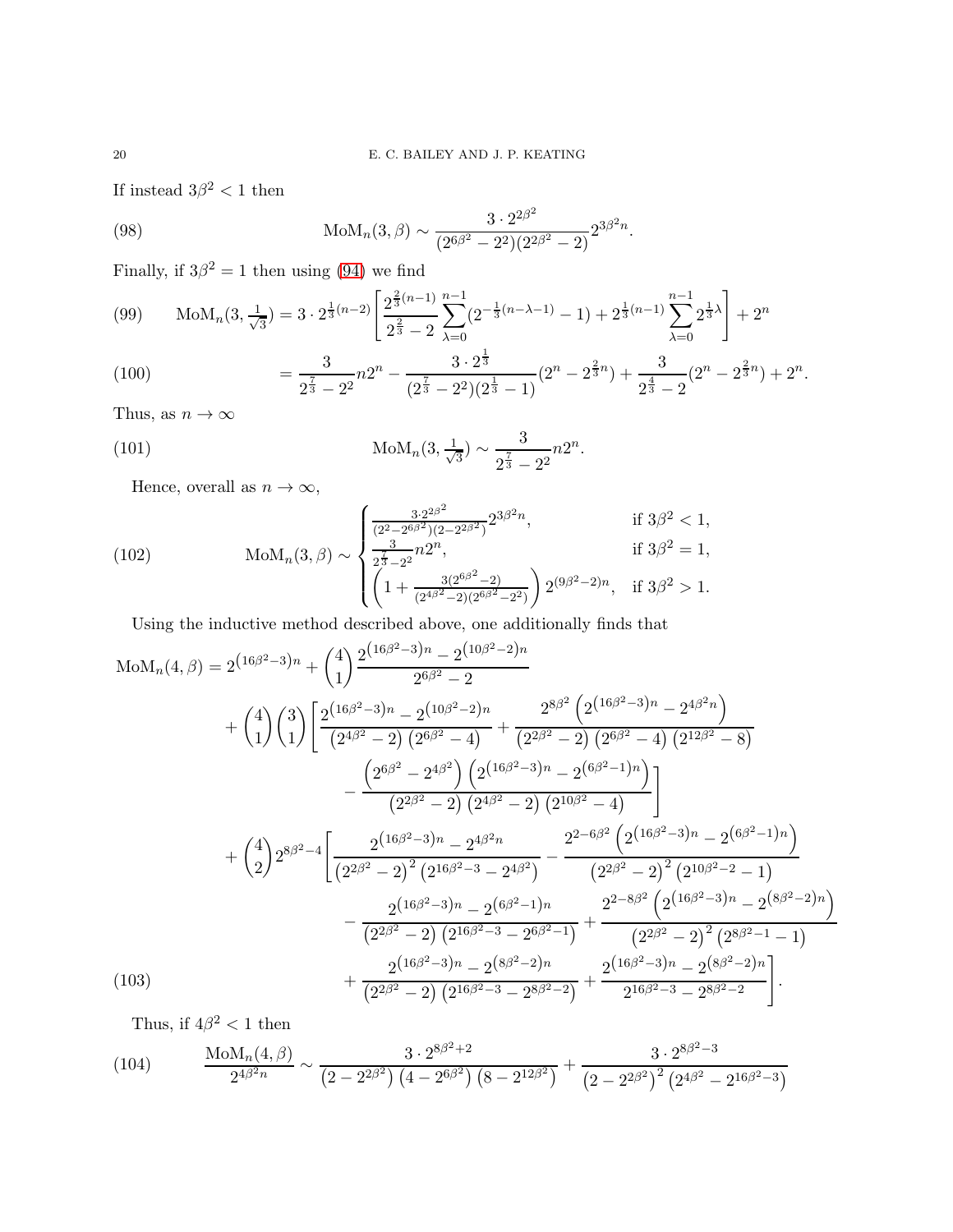as  $n \to \infty$ . Instead if  $4\beta^2 > 1$  then

$$
\frac{\text{MoM}_n(4,\beta)}{2^{(16\beta^2-3)n}} \sim 1 + \frac{4}{2^{6\beta^2-2}}
$$
\n
$$
+ 12 \left[ \frac{1}{(2^{4\beta^2-2}) (2^{6\beta^2-4})} - \frac{2^{6\beta^2-2^{4\beta^2}}}{(2^{2\beta^2-2}) (2^{4\beta^2-2}) (2^{10\beta^2-4})} + \frac{2^{8\beta^2}}{(2^{2\beta^2-2}) (2^{6\beta^2-4}) (2^{12\beta^2-8})} \right]
$$
\n
$$
+ 3 \cdot 2^{8\beta^2-3} \left[ \frac{1}{(2^{2\beta^2-2})^2 (2^{16\beta^2-3} - 2^{4\beta^2})} - \frac{2^{2-6\beta^2}}{(2^{2\beta^2-2})^2 (2^{10\beta^2-2} - 1)} - \frac{1}{(2^{2\beta^2-2}) (2^{16\beta^2-3} - 2^{6\beta^2-1})} + \frac{1}{(2^{2\beta^2-2}) (2^{16\beta^2-3} - 2^{8\beta^2-2})} + \frac{1}{2^{16\beta^2-3} - 2^{8\beta^2-2}} + \frac{2^{2-8\beta^2}}{(2^{2\beta^2-2})^2 (2^{8\beta^2-1} - 1)} \right].
$$
\n(105)

For  $k = 5$  we have

$$
\begin{split} &\text{MoM}_n(5,\beta)\\&=\binom{5}{1}2^{16\beta^2-4}2^{\beta^2n}\\&\frac{2^{(16\beta^2-3)(n-1)}\left(2^{(8\beta^2-1)n}-1\right)}{2^{8\beta^2-1}-1}+\frac{\binom{4}{1}2^{(16\beta^2-3)(n-1)}\left(2^{(8\beta^2-1)n}-1\right)}{(2^{6\beta^2}-2)(2^{8\beta^2-1}-1)}\\&-\frac{\binom{4}{1}2^{(10\beta^2-2)(n-1)}\left(2^{(14\beta^2-2)n}-1\right)}{(2^{6\beta^2}-2)(2^{14\beta^2-2}-1)}+\frac{\binom{4}{1}(\frac{3}{1})^{2(16\beta^2-3)(n-1)}\left(2^{(8\beta^2-1)n}-1\right)}{(2^{4\beta^2}-2)(2^{6\beta^2}-4)(2^{8\beta^2-1}-1)}\\&-\frac{\binom{4}{1}(\frac{3}{1})^{2(10\beta^2-2)(n-1)}\left(2^{(14\beta^2-2)n}-1\right)}{(2^{4\beta^2}-2)(2^{6\beta^2}-4)(2^{14\beta^2-2}-1)}-\frac{\binom{4}{1}(\frac{3}{1})(2^{6\beta^2-2^{4\beta^2})2^{(16\beta^2-3)(n-1)}}\left(2^{(8\beta^2-1)n}-1\right)}{(2^{4\beta^2}-2)(2^{16\beta^2}-2^{4\beta^2})2^{(216\beta^2-3)(n-1)}\left(2^{8\beta^2-1-n}-1\right)}\\&+\frac{\binom{4}{1}(\frac{3}{1})(2^{6\beta^2-2^{4\beta^2})2^{(6\beta^2-1)(n-1)}}{(2^{4\beta^2}-2)(2^{16\beta^2-3)}-1)}+\frac{\binom{4}{1}(\frac{3}{1})^{28\beta^2}2^{(16\beta^2-3)(n-1)}\left(2^{8\beta^2-1-n}-1\right)}{(2^{4\beta^2}-2)(2^{6\beta^2}-2)(2^{6\beta^2}-4)(2^{12\beta^2}-8)(2^{8\beta^2-1}-1)}\\&-\frac{\binom{4}{1}(\frac{3}{1})^{28\beta^2}2
$$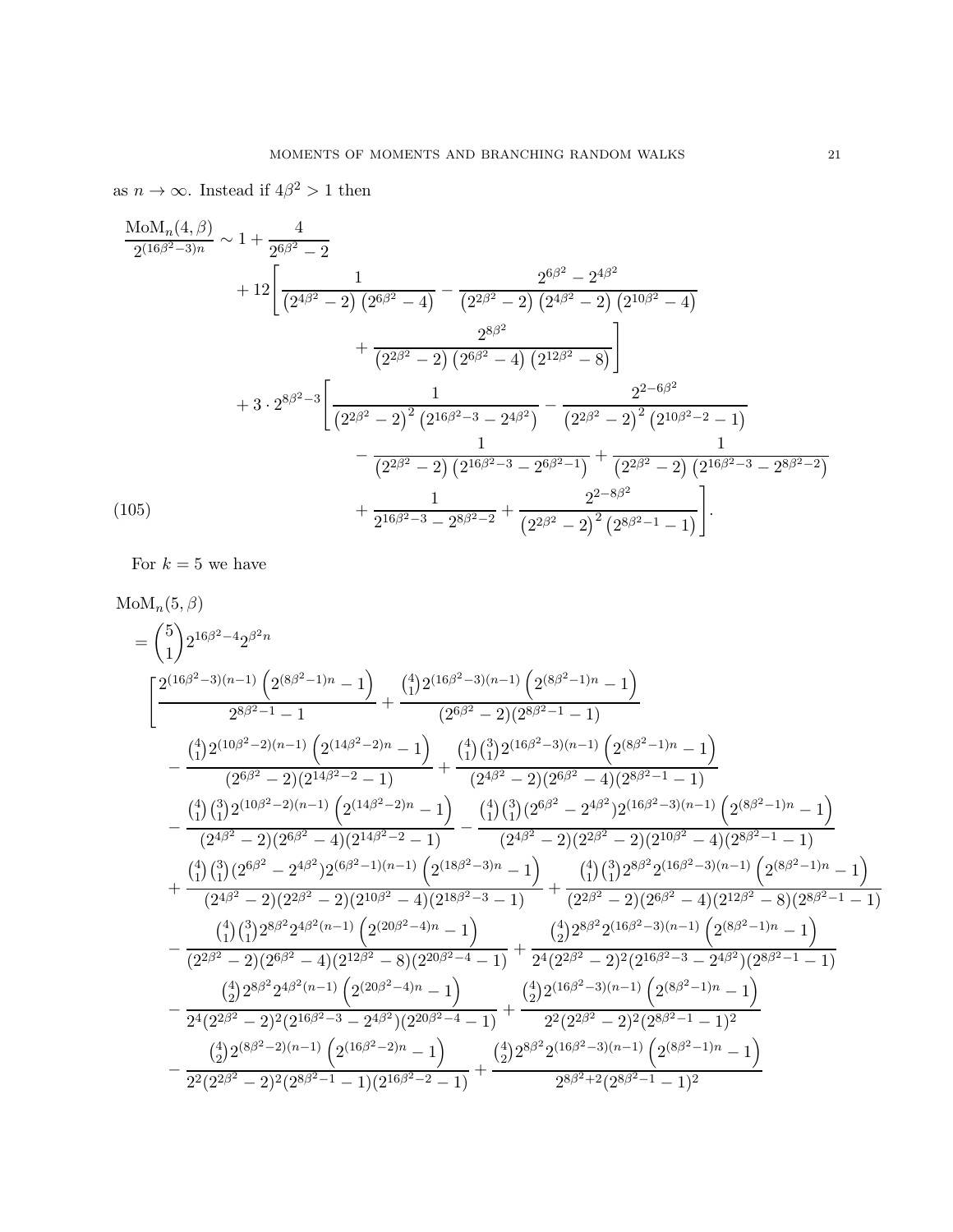$$
\frac{\text{MoM}_n(5,\beta)}{2^{(25\beta^2-4)n}}\n\sim\n\frac{30\left(2^{6\beta^2}-2\right)\left(2^{2\beta^2}-1\right)}{\left(2^{2\beta^2}-2\right)\left(2^{4\beta^2}-2\right)\left(2^{6\beta^2}-4\right)\left(2^{12\beta^2}-2\right)} - \frac{15\cdot 2^{4\beta^2+1}\left(2^{2\beta^2}-1\right)^2}{\left(2^{2\beta^2}-2\right)^2\left(2^{4\beta^2}-2\right)\left(2^{16\beta^2}-4\right)} + \frac{10\left(2^{2\beta^2}-1\right)}{\left(2^{2\beta^2}-2\right)\left(2^{12\beta^2}-2\right)} + \frac{15\cdot 2^{6\beta^2+1}\left(2^{2\beta^2}-1\right)}{\left(2^{2\beta^2}-2\right)\left(2^{18\beta^2}-8\right)}
$$

as  $n \to \infty$ . Otherwise if  $5\beta^2 > 1$  then, as  $n \to \infty$ ,

$$
\frac{\text{MoM}_n(5,\beta)}{2^{5\beta^2 n}} \sim \frac{15 \cdot 2^{10\beta^2 + 1}}{(2 - 2^{2\beta^2}) \left(4 - 2^{6\beta^2}\right) \left(16 - 2^{20\beta^2}\right)} + \frac{15 \cdot 2^{20\beta^2 + 2}}{\left(2 - 2^{2\beta^2}\right) \left(4 - 2^{6\beta^2}\right) \left(8 - 2^{12\beta^2}\right) \left(16 - 2^{20\beta^2}\right)} + \frac{15 \cdot 2^{16\beta^2}}{\left(2 - 2^{2\beta^2}\right)^2 \left(8 - 2^{12\beta^2}\right) \left(16 - 2^{20\beta^2}\right)}
$$
\n(107)

Thus, if 
$$
5\beta^2 < 1
$$
 then

$$
+2^{(25\beta^2-4)n}.
$$

$$
-\frac{\binom{4}{2}2^{8\beta^2}2^{(8\beta^2-2)(n-1)}\left(2^{(16\beta^2-2)n}-1\right)}{2^{8\beta^2+2}(2^{8\beta^2-1}-1)(2^{16\beta^2-2}-1)}+\frac{\binom{4}{2}2^{8\beta^2}2^{(16\beta^2-3)(n-1)}\left(2^{(8\beta^2-1)n}-1\right)}{2^{8\beta^2+2}(2^{2\beta^2}-2)(2^{8\beta^2-1}-1)^2} \\-\frac{\binom{4}{2}2^{8\beta^2}2^{(8\beta^2-2)(n-1)}\left(2^{(16\beta^2-2)n}-1\right)}{2^{8\beta^2+2}(2^{2\beta^2}-2)(2^{8\beta^2-1}-1)(2^{16\beta^2-2}-1)}-\frac{\binom{4}{2}2^{2\beta^2}2^{(16\beta^2-3)(n-1)}\left(2^{(8\beta^2-1)n}-1\right)}{2^2(2^{2\beta^2}-2)^2(2^{10\beta^2-2}-1)(2^{8\beta^2-1}-1)} \\+\frac{\binom{4}{2}2^{2\beta^2}2^{(6\beta^2-1)(n-1)}\left(2^{(18\beta^2-3)n}-1\right)}{2^2(2^{2\beta^2}-2)^2(2^{10\beta^2-2}-1)(2^{8\beta^2-1}-1)}-\frac{\binom{4}{2}2^{2\beta^2}2^{(16\beta^2-3)(n-1)}\left(2^{8\beta^2-1)n}-1\right)}{2^3(2^{2\beta^2}-2)(2^{10\beta^2-2}-1)(2^{8\beta^2-1}-1)} \\+\frac{\binom{4}{2}2^{2\beta^2}2^{(6\beta^2-1)(n-1)}\left(2^{(18\beta^2-3)n}-1\right)}{2^3(2^{2\beta^2}-2)^2(2^{10\beta^2-2}-1)(2^{8\beta^2-1}-1)} \\+\frac{\binom{5}{2}2^{13\beta^2-4}}{2^3(2^{2\beta^2}-2)(2^{10\beta^2-2}-1)(2^{18\beta^2-3}-1)}-\frac{\binom{3}{1}(2^{2\beta^2}-1)^2(2^{9\beta^2-2)(n-1)}(2^{1
$$

22 E. C. BAILEY AND J. P. KEATING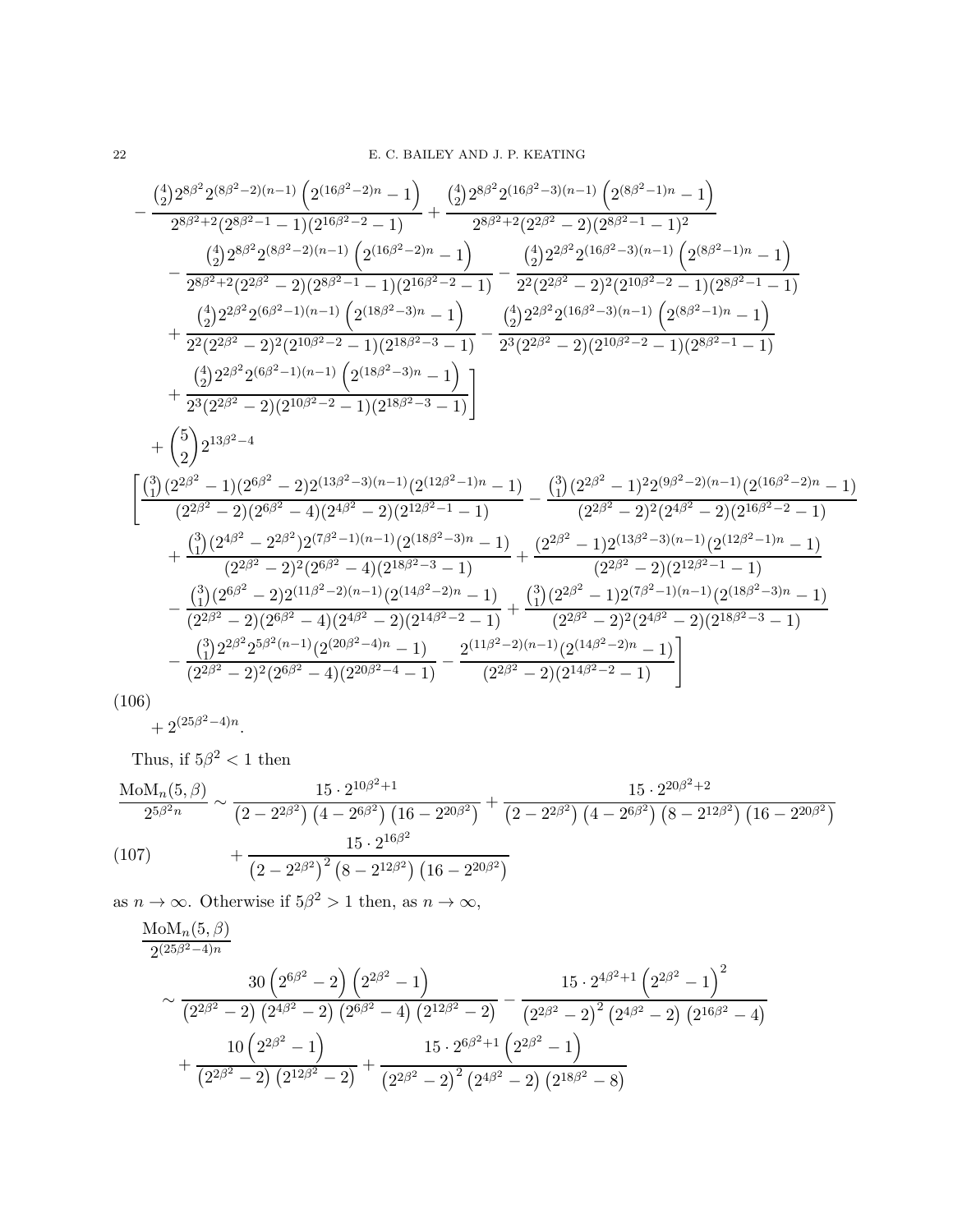$$
+\frac{15\cdot2^{8\beta^2+1}\left(2^{2\beta^2}-1\right)}{\left(2^{2\beta^2}-2\right)^2\left(2^{6\beta^2}-4\right)\left(2^{18\beta^2}-8\right)}+\frac{60}{\left(2^{4\beta^2}-2\right)\left(2^{6\beta^2}-4\right)\left(2^{8\beta^2}-2\right)}{\left(2^{6\beta^2}-2\right)\left(2^{8\beta^2}-2\right)\left(2^{8\beta^2}-2\right)}+\frac{5}{\left(2^{2\beta^2}-2\right)\left(2^{4\beta^2}-2\right)\left(2^{4\beta^2}-2\right)\left(2^{8\beta^2}-2\right)\left(2^{10\beta^2}-4\right)}-\frac{15\cdot2^{2\beta^2}}{\left(2^{2\beta^2}-2\right)\left(2^{8\beta^2}-2\right)\left(2^{10\beta^2}-4\right)}-\frac{15\cdot2^{2\beta^2}}{\left(2^{2\beta^2}-2\right)\left(2^{8\beta^2}-2\right)\left(2^{10\beta^2}-4\right)}-\frac{15\cdot2^{2\beta^2+1}}{\left(2^{2\beta^2}-2\right)\left(2^{8\beta^2}-2\right)\left(2^{10\beta^2}-4\right)}-\frac{15\cdot2^{2\beta^2+1}}{\left(2^{2\beta^2}-2\right)\left(2^{8\beta^2}-2\right)\left(2^{12\beta^2}-8\right)}+\frac{15\cdot2^{4\beta^2}}{\left(2^{2\beta^2}-2\right)\left(2^{4\beta^2}-2\right)\left(2^{4\beta^2}-2\right)\left(2^{12\beta^2}-8\right)}-\frac{5\cdot2^{2\beta^2+1}}{\left(2^{2\beta^2}-2\right)\left(2^{4\beta^2}-2\right)\left(2^{4\beta^2}-2\right)\left(2^{4\beta^2}-4\right)}-\frac{5\cdot2^{2\beta^2+1}}{\left(2^{2\beta^2}-2\right)\left(2^{14\beta^2}-4\right)}-\frac{5\cdot2^{2\beta^2+1}}{\left(2^{2\beta^2}-2\right)\left(2^{14\beta^2}-4\right)}-\frac{5\cdot2^{2\beta^2+1}}{\left(2^{2\beta^2}-2\right)\left(2^{
$$

(108)

$$
+\frac{15}{\left(2^{2\beta^2}-2\right) \left(2^{8\beta^2}-2\right)^2}+\frac{15}{\left(2^{2\beta^2}-2\right)^2 \left(2^{8\beta^2}-2\right)^2}+\frac{15}{\left(2^{8\beta^2}-2\right)^2}+1.
$$

Observe that in all cases computed, in the limit  $n \to \infty$ , the leading order coefficient of Mo $M_n(k, \beta)$  fails to be analytic in  $\beta$ . Figures [3a,](#page-23-11) [3b,](#page-23-12) [4a,](#page-24-10) and [4b](#page-24-11) plot the leading order coefficients of  $\text{MoM}_n(k, \beta)$  for  $k = 2, 3, 4, 5$  as  $\beta$  varies.

## **REFERENCES**

- <span id="page-22-0"></span>[1] Arguin, L.P.: Extrema of Log-correlated Random Variables: Principles and Examples. In: Advances in Disordered Systems, Random Processes and Some Applications, pp. 166–204. Cambridge University Press (2017)
- <span id="page-22-1"></span>[2] Arguin, L.P., Belius, D., Bourgade, P.: Maximum of the characteristic polynomial of random unitary matrices. Communications in Mathematical Physics 349(2), 703–751 (2017)
- [3] Arguin, L.P., Belius, D., Bourgade, P., Radziwiłł, M., Soundararajan, K.: Maximum of the Riemann zeta function on a short interval of the critical line. Communications on Pure and Applied Mathematics 72(3), 500–535 (2019)
- [4] Arguin, L.P., Belius, D., Harper, A.J.: Maxima of a randomized Riemann zeta function, and branching random walks. The Annals of Applied Probability  $27(1)$ , 178-215 (2017)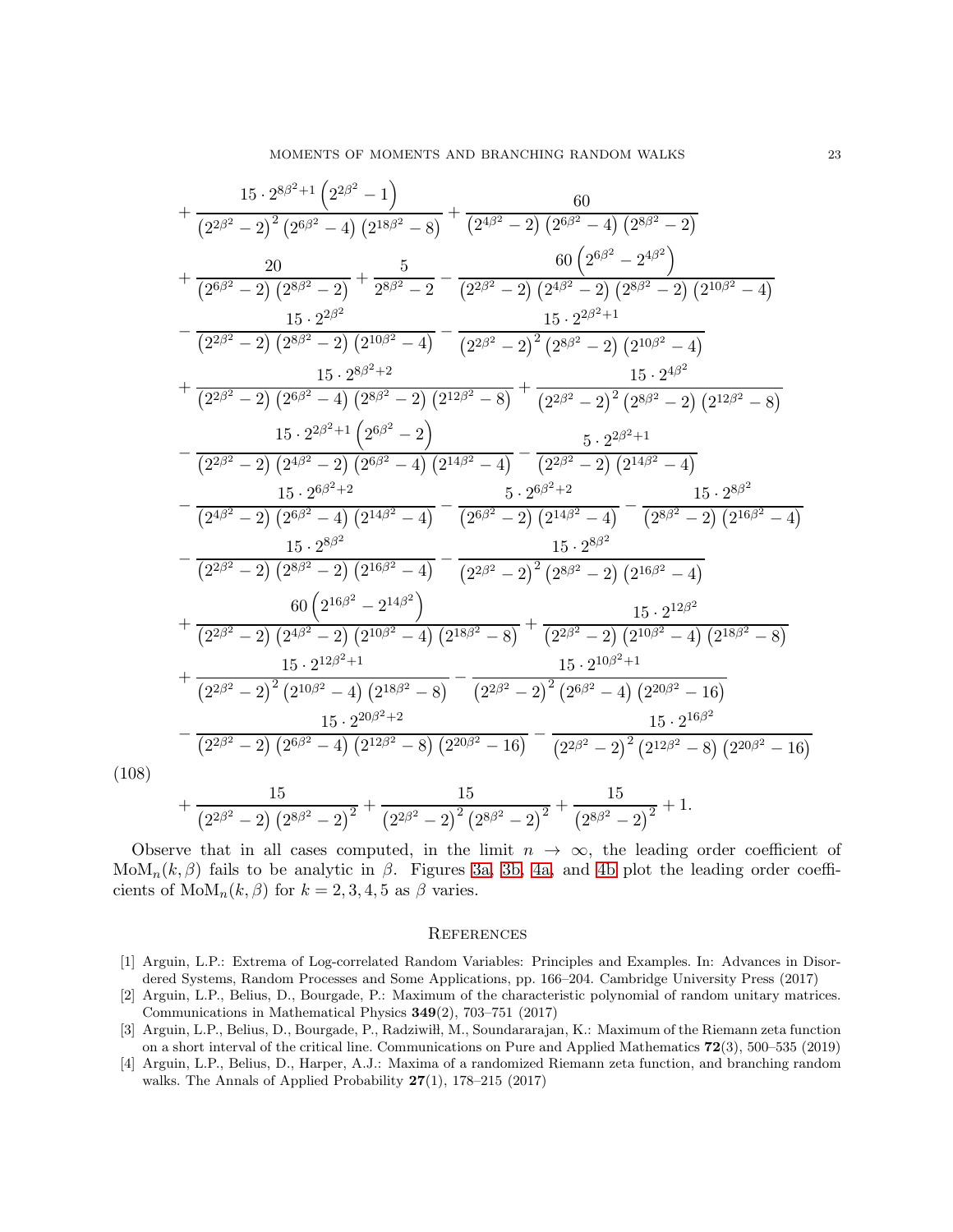<span id="page-23-11"></span>

 $M_0(M_n(2, \beta))$  as  $\beta$  varies. The dashed line is at  $x = \frac{1}{\sqrt{2}}$ , the transition point for  $\text{MoM}_n(2,\beta)$ .

<span id="page-23-12"></span> $M \circ M_n(3, \beta)$  as  $\beta$  varies. The dashed line is at  $x = \frac{1}{\sqrt{3}}$ , the transition point for  $\text{MoM}_n(3, \beta)$ .

FIGURE 3. Figures showing the leading coefficients of  $M_0(M_n(2, \beta))$  and  $M_0(M_n(3, \beta))$ as  $\beta$  varies.

- [5] Arguin, L.P., Bourgade, P., Radziwiłł, M.: The Fyodorov–Hiary–Keating Conjecture. I. arXiv preprint [arXiv:2007.00988](http://arxiv.org/abs/2007.00988) (2020)
- <span id="page-23-0"></span>[6] Arguin, L.P., Ouimet, F., Radziwiłł, M.: Moments of the Riemann zeta function on short intervals of the critical line. arXiv preprint [arXiv:1901.04061](http://arxiv.org/abs/1901.04061) (2019)
- <span id="page-23-8"></span>[7] Assiotis, T., Bailey, E.C., Keating, J.P.: On the moments of the moments of the characteristic polynomials of Haar distributed symplectic and orthogonal matrices. Annales de l'Institut Henri Poincar´e D p. To appear (2019). ArXiv preprint [arXiv:1910.12576](http://arxiv.org/abs/1910.12576)
- <span id="page-23-9"></span>[8] Assiotis, T., Keating, J.P.: Moments of moments of characteristic polynomials of random unitary matrices and lattice point counts. Random Matrices: Theory and Applications p. 2150019 (2020).
- <span id="page-23-2"></span>[9] Bailey, E.C., Keating, J.P.: On the moments of the moments of the characteristic polynomials of random unitary matrices. Communications in Mathematical Physics 371(2), 689–726 (2019)
- <span id="page-23-7"></span>[10] Bailey, E.C., Keating, J.P.: On the moments of the moments of  $\zeta(1/2 + it)$ . arXiv preprint [arXiv:2006.04503](http://arxiv.org/abs/2006.04503) (2020)
- <span id="page-23-1"></span>[11] Chhaibi, R., Madaule, T., Najnudel, J.: On the maximum of the CβE field. Duke Mathematical Journal 167(12), 2243–2345 (2018)
- <span id="page-23-3"></span>[12] Claeys, T., Krasovsky, I.: Toeplitz determinants with merging singularities. Duke Mathematical Journal 164(15), 2897–2987 (2015)
- <span id="page-23-5"></span>[13] Conrey, J.B., Farmer, D.W., Keating, J.P., Rubinstein, M.O., Snaith, N.C.: Autocorrelation of random matrix polynomials. Communications in Mathematical Physics 237(3), 365–395 (2003)
- <span id="page-23-6"></span>[14] Conrey, J.B., Farmer, D.W., Keating, J.P., Rubinstein, M.O., Snaith, N.C.: Integral moments of l-functions. Proceedings of the London Mathematical Society 91(1), 33–104 (2005)
- <span id="page-23-10"></span>[15] Derrida, B., Spohn, H.: Polymers on disordered trees, spin glasses, and traveling waves. Journal of Statistical Physics 51(5-6), 817–840 (1988)
- <span id="page-23-4"></span>[16] Fahs, B.: Uniform asymptotics of Toeplitz determinants with Fisher–Hartwig singularities. arXiv preprint [arXiv:1909.07362](http://arxiv.org/abs/1909.07362) (2019)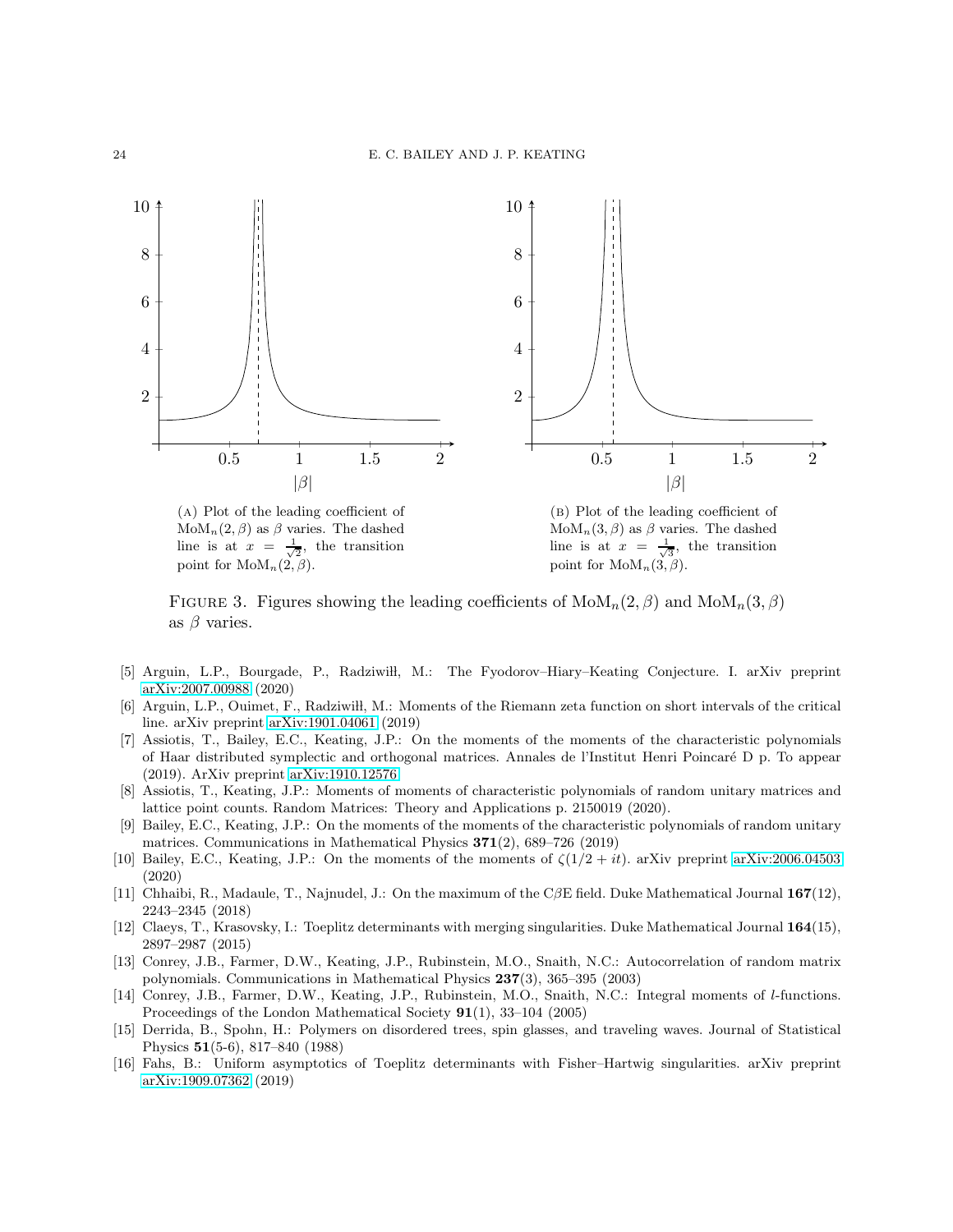<span id="page-24-10"></span>

 $M_0(M_n(4, \beta)$  as  $\beta$  varies. The dashed line is at  $x = \frac{1}{\sqrt{4}}$ , the transition point for  $\text{MoM}_n(\check{4}, \check{\beta})$ .

<span id="page-24-11"></span> $M \circ M_n(5, \beta)$  as  $\beta$  varies. The dashed line is at  $x = \frac{1}{\sqrt{5}}$ , the transition point for  $\text{MoM}_n(5, \beta)$ .

FIGURE 4. Figures showing the leading coefficients of  $M_0(M_n(4, \beta))$  and  $M_0(M_n(5, \beta))$ as  $\beta$  varies.

- <span id="page-24-0"></span>[17] Fyodorov, Y.V., Bouchaud, J.P.: Freezing and extreme-value statistics in a random energy model with logarithmically correlated potential. Journal of Physics A: Mathematical and Theoretical 41(37), 372001 (2008)
- [18] Fyodorov, Y.V., Gnutzmann, S., Keating, J.P.: Extreme values of CUE characteristic polynomials: a numerical study. Journal of Physics A: Mathematical and Theoretical 51(46), 464001 (2018)
- <span id="page-24-4"></span>[19] Fyodorov, Y.V., Hiary, G.A., Keating, J.P.: Freezing transition, characteristic polynomials of random matrices, and the Riemann zeta function. Physical Review Letters 108(17), 170601 (2012)
- <span id="page-24-5"></span>[20] Fyodorov, Y.V., Keating, J.P.: Freezing transitions and extreme values: random matrix theory, and disordered landscapes. Philosophical Transactions of the Royal Society A: Mathematical, Physical and Engineering Sciences 372(2007), 20120503 (2014)
- <span id="page-24-8"></span>[21] Harper, A.J.: A note on the maximum of the Riemann zeta function, and log–correlated random variables. arXiv preprint [arXiv:1304.0677](http://arxiv.org/abs/1304.0677) (2013)
- <span id="page-24-1"></span>[22] Harper, A.J.: On the partition function of the Riemann zeta function, and the Fyodorov–Hiary–Keating conjecture. arXiv preprint [arXiv:1906.05783](http://arxiv.org/abs/1906.05783) (2019)
- <span id="page-24-7"></span>[23] Keating, J.P., Snaith, N.C.: Random matrix theory and  $\zeta(1/2 + it)$ . Communications in Mathematical Physics  $214(1), 57-89 (2000)$
- <span id="page-24-2"></span>[24] Najnudel, J.: On the extreme values of the Riemann zeta function on random intervals of the critical line. Probability Theory and Related Fields 172(1-2), 387–452 (2018)
- [25] Nikula, M., Saksman, E., Webb, C.: Multiplicative chaos and the characteristic polynomial of the CUE: the  $L^1$ -phase. Transactions of the American Mathematical Society (2020)
- <span id="page-24-6"></span>[26] Paquette, E., Zeitouni, O.: The maximum of the CUE field. International Mathematics Research Notices 2018(16), 5028–5119 (2017)
- <span id="page-24-3"></span>[27] Remy, G.: The Fyodorov–Bouchaud formula and Liouville conformal field theory. Duke Mathematical Journal 169(1) (2020)
- <span id="page-24-9"></span>[28] Remy, G., Zhu, T.: The distribution of Gaussian multiplicative chaos on the unit interval. Annals of Probability 48(2) (2020).